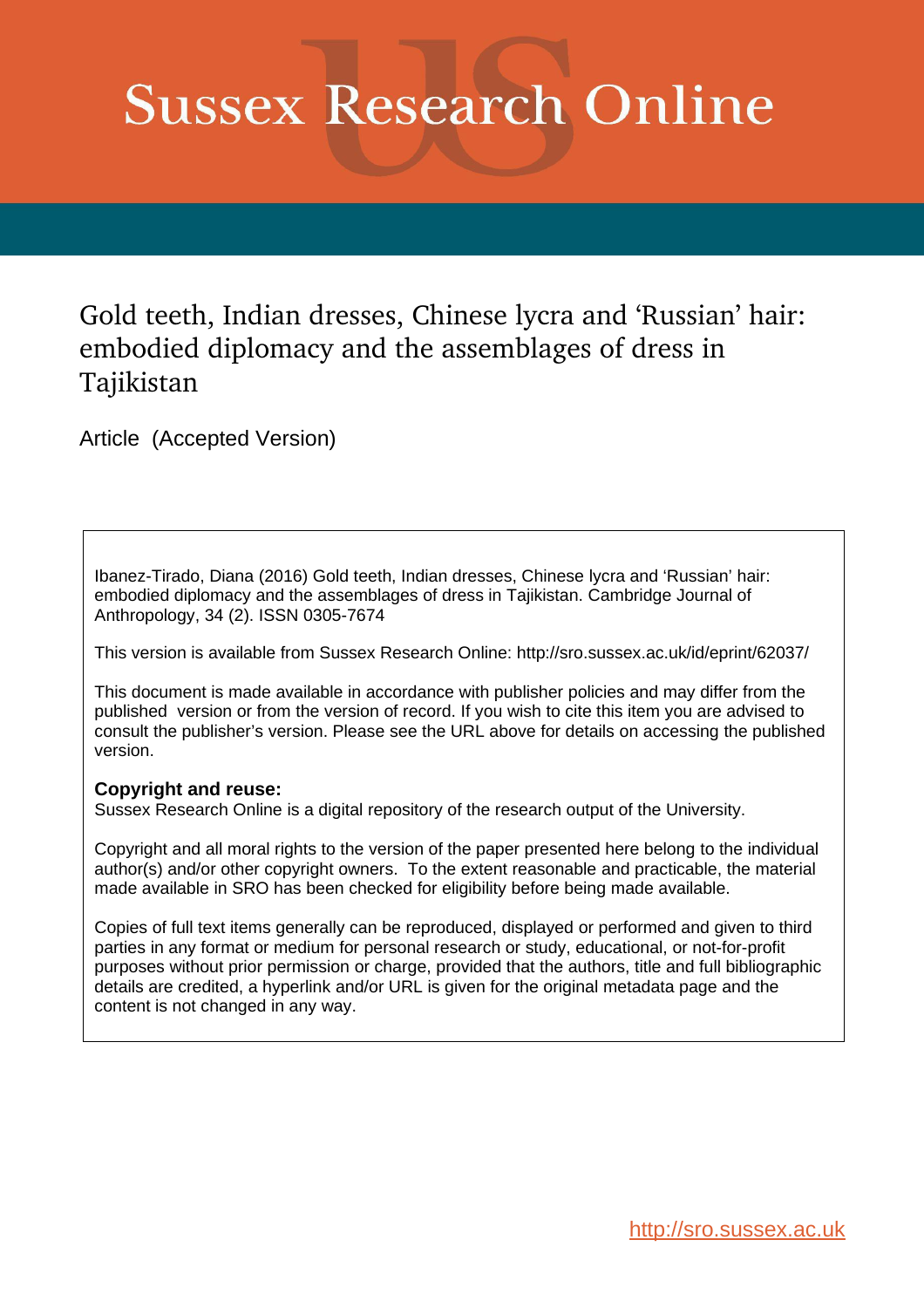# **Gold Teeth, Indian Dresses, Chinese Lycra and 'Russian' Hair:**

# **Embodied Diplomacy and the Assemblages of Dress in Tajikistan**

Ibañez-Tirado, D. 2016. Gold Teeth, Indian Dresses, Chinese Lycra and 'Russian' Hair: Embodied Diplomacy and the Assemblages of Dress in Tajikistan, *The Cambridge Journal of Anthropology*, **34 (2).** ISSN 0305-7674 (Accepted)

Author:

**Dr. Diana Ibañez-Tirado** (Department of Anthropology, University of Sussex) di40@sussex.ac.uk

#### **Abstract**

This article examines the assemblages of dress in Tajikistan as a showground of everyday diplomacy, and seeks to stimulate recognition of the alternatives sites of diplomacy that play an active and dynamic role in mediating political relations between diverse nation-states, the brand-images of nations and the communities with which they intersect. I suggest that the term 'embodied diplomacy' is useful to convey the processes through which Tajikistan's people negotiate the government-led dress-codes and navigate the social pressures about public gendered-images in relationship to local notions of the physical body, senescence and modesty. The incorporation of so-called foreign items to Tajikistan people's apparels trigger the situations in which the assemblages of particular bodies and items of dress most clearly emerge as diplomatic sites. Such everyday situations, often arising in the realms of family life, reveal Tajikistan residents as diplomats insofar as they reflect on their roles as the country's representatives at the same time as they deploy their skills of communication, persuasion, and mediation to negotiate between compulsory dress-codes, incoming fashion trends, family expectations and personal aesthetics. In so doing, they shape diverse subjectivities informed by geopolitical processes, local notions of honour and loyalty towards Tajikistan, and complex understandings of being Muslim that are important within Tajikistan, the Central Asian region and beyond.

# **Keywords**

Embodied diplomacy, dress, fashion, clothing, Tajikistan, nationalism, gender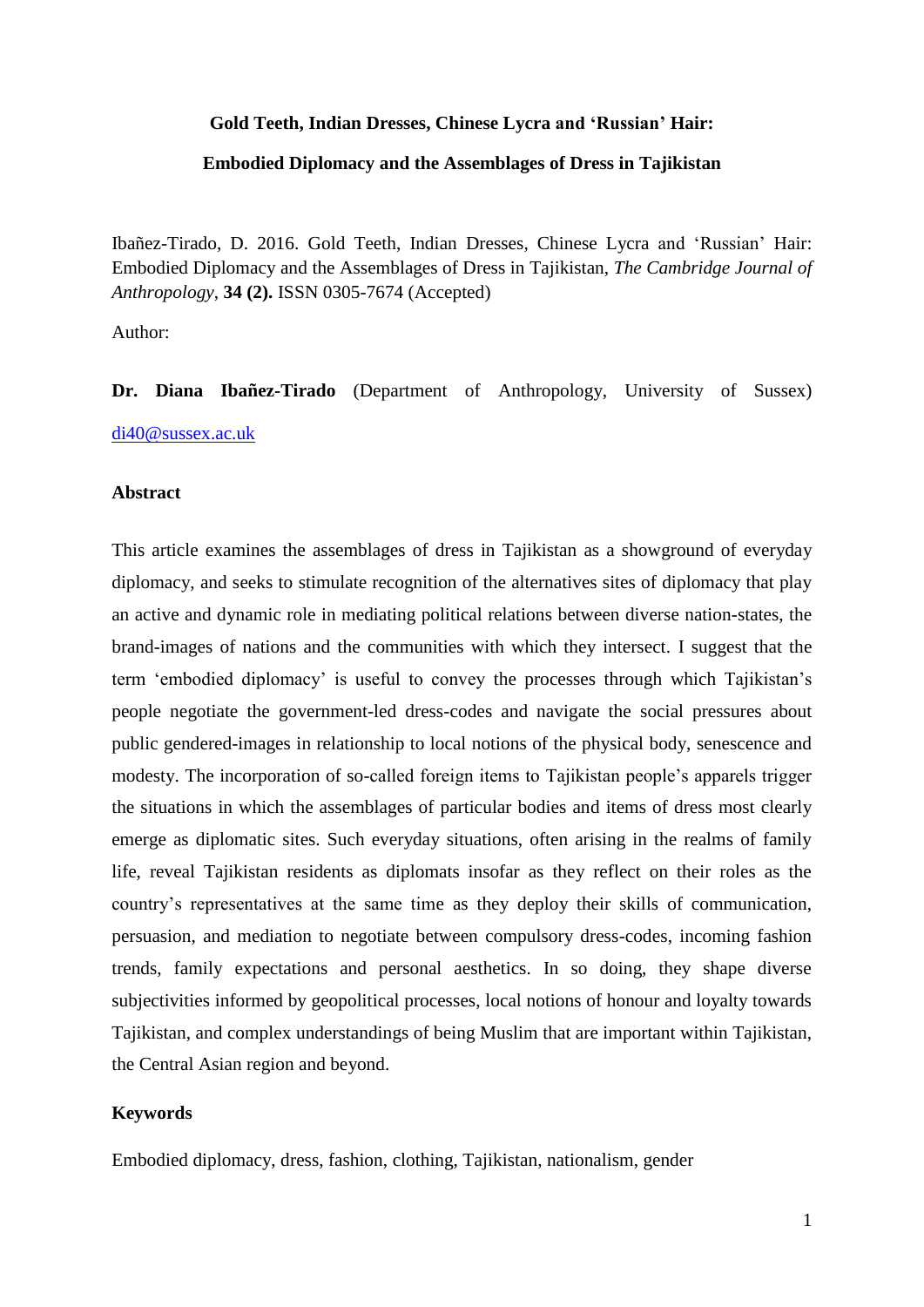'*We talk a lot about poverty reduction. Teachers are complaining about low salaries but they have gold teeth. How can the representatives of international organisations believe that we are poor if the mouth of a teacher is full of gold? It is not our culture and not our tradition. Imagine how difficult it is for students to look at the gold mouth of a teacher for ten years. Once I met a Tajik in Switzerland…How did I know that he was a Tajik? Because he had shiny [gold] mouth. It was shameful. He thought it was beautiful. People in the world are laughing at us. It shows lack of culture*.'<sup>1</sup>

Tajikistan's President Emmomali Rahmon gave this statement in 2006 on the occasion of making public his decision to ban state employees from having gold prosthetic teeth (*dandoni tiloi*). Such dentures, popular until recently among many sections of Tajikistan' society, represented, for President Rahmon, the tendency of modern day Tajiks to display a 'lack of culture<sup>2</sup>.<sup>2</sup> The gold teeth, the President argued, 'mis-represented' Tajikistan to foreign publics, and this stood in the way of his attempts to attract much-needed foreign investment and aid. Since the late 1990s, the general aims of Tajikistan's foreign policy have largely been the promotion of a 'positive perception of Tajikistan abroad' using 'all available controls' (Zarifi 2009:6). The way in which Tajikistan is perceived internationally is indeed not a small issue for Tajikistan: a country with a multivectorial and economic-oriented foreign policy that hinges strongly on humanitarian aid (Kunchins et.al. 2015).<sup>3</sup> In 2016 for example Swizerland reportedly invested 15 million US dollars each year in the form of support for development programmes in Tajikistan (Swiss Cooperation Office 2006). As a result, the government prohibition of gold teeth points toward the emphasis that the country's

1

 $1$  Reported by Sarkorova (2006) in BBC Russian.

<sup>&</sup>lt;sup>2</sup> Gold-teeth were very popular among certain sectors of the population in the Soviet Union especially in the regions of Central Asia and the Caucasus (c.f. Vatulescu 2010).<br><sup>3</sup> Between 1006 and 1000 in 1000 in

<sup>3</sup> Between 1996 and 1998 humanitarian aid to Tajikistan constituted approximately 58% of Tajikistan's GDP (Nakaya 2009). Today, one of the main vectors of Tajikistan's diplomacy is attracting foreign investment to local infraestructure, mining and energy projects (Kunchins et.al. 2015).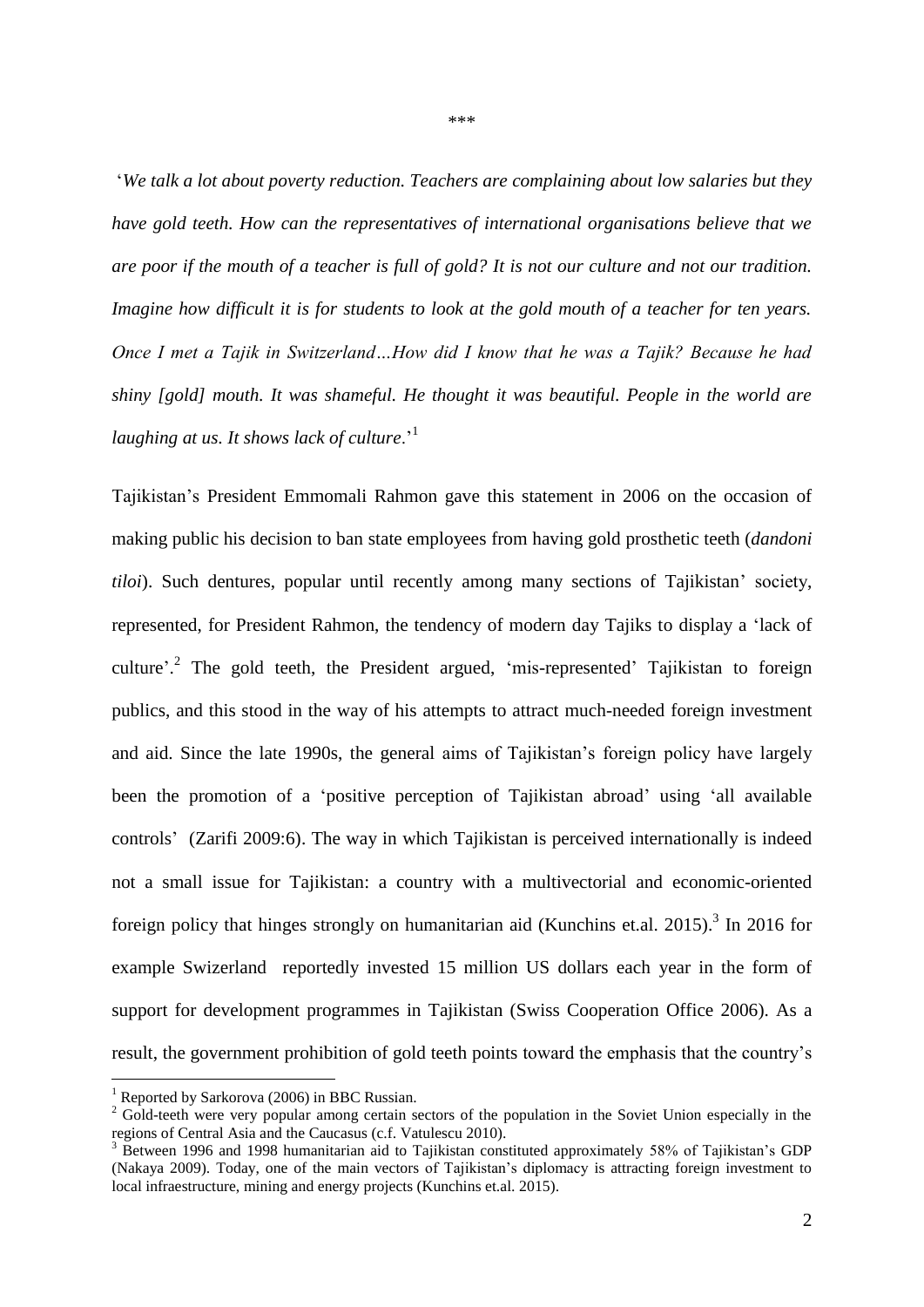government places on the need for Tajik citizens to demonstrate a positive image of Tajikistan's culture abroad.

Subsequent to the prohibition, the popularity of gold teeth in Tajikistan indeed declined. For example, Khola Zarnigor, a Dushanbe-based seamstress who has travelled on a number of occassions to Iran for medical treatment, told me in 2010 that she replaced her gold teeth for white-porcelain teeth. She remarked, however, that she had not made the change as a direct result of the presidential decrees. Khola Zarnigor told me, rather, that having arrived in Teheran she felt embarrased when talking to Iranian women because she noticed that none of the Muslim women with whom she interacted in the city had gold teeth. Most of all, she said, she wanted to look 'modern' and 'Muslim' in the manner that her 'sisters' in Teheran appeared. Bobo Bobojor, a man who was formerly a factory-worker, and, now in his 70s, lives in a village near Kulob, went one step further: he had his gold teeth extracted, and told me that he preferred to remain toothless (*bedandon*). Bobo Bobojor, told me that all kind of prosthetics constitute an alteration to one's body and are therefore a sin (*gunoh*) according to Islamic teachings. These cases illustrate some of the ways in which the government project of banning gold teeth on its citizens has conflicting and unintended effects: while my informants emphasise their attempts to use their bodies in a manner that helps them to become devout Muslims who are also representatives of the Tajik nation, the government, by contrast, seeks to fashion them simply as the incarnation of a national, modern and secular Tajikistan. In this article I examine how this type of instances concerning the assemblages of dress and bodies are important sites of diplomacy, or the processes to which I refer to as 'embodied diplomacy'.

First, 'embodied diplomacy' refers to the multifaceted ways in which the brand-image of Tajikistan promoted by the government becomes ingrained in the bodies of Tajikistan's citizens. Tajikistan's brand-image is the articulation of specific elements of national identity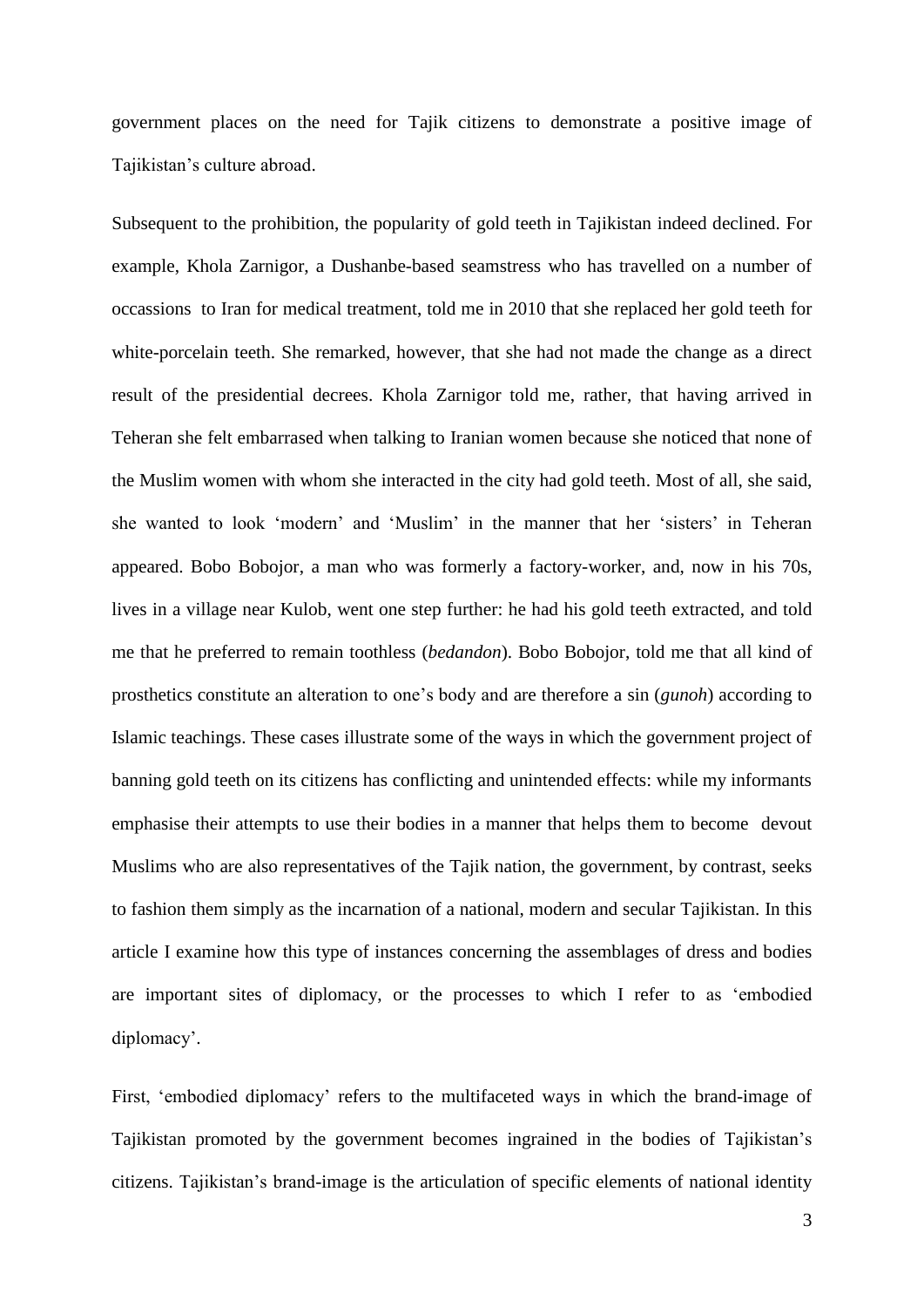that have been selected, commodified and commercialised by state officials in order to represent an essentialised cultural, political, territorial and ethnic vision of the nation-state. Some of the most important elements of Tajikistan's brand-image represent a combination of 'tradition' and 'modernity', and a commitment to secularism in the face of what are depicted as dangerously destabilising forms of Islamisation. Reflected in existing dress-codes, Tajikistan's brand-image is a fundamental component of national policy that aims to attract foreign investment, and to address internal issues ranging from economic crisis to government legitimization, as well as a contestation of what is considered a 'shameful' from the recent Soviet past (cf. Anholt 2007; Aronczyk 2013; Kaneva 2012).

As Tajikistan's President's speech in which he expresses his despise for gold teeth demonstrates, the idea of embodied diplomacy is entangled in an intimate way with brandimage, and is carried out by Tajikistan's officials via the issue of laws concerning dresscodes. By 2016, these laws had stipulated that female students and state employees must wear either the colorful Tajik national dress (*kurtai tojiki*) or Western-style suits with or without either *namol* or *ruymol* (partial headscarf) or *toqi* (embroided national hat). If in previous years black gowns imported from Dubai were popular among certain sectors of Tajikistan's female population who were willing to embrace 'modern', 'urban' and 'Islamic' lifestyles (Stephan-Emmrich and Mirzoev 2016), by 2016 the use of such gowns and full-veils that cover the face (*faranji*) had been banned by the government. Those women who wear a veil called *satr* or *hijob* (that became popular in the 2000s with the development of diverse forms of Islamic reform) have been the target of police action in the country's cities and towns from 2015. For men, all types of 'Muslim clothes' (*libosi musulmoni*), and long-beards are now forbidden: <sup>4</sup> men are expected to wear either Western-style clothes or suits. Girls attending

<u>.</u>

<sup>4</sup> 'Muslim clothes' include the *shalvar kameez* imported from Pakistan or Afghanistan, and the *galabeyas* from the 'Arab world'. These clothes were especially popular between 2009 and 2010 among men who wished to publicly demonstrate their rising interest in Islam. As Stephan-Emmrich and Mirzoev (2016, 13) also suggest,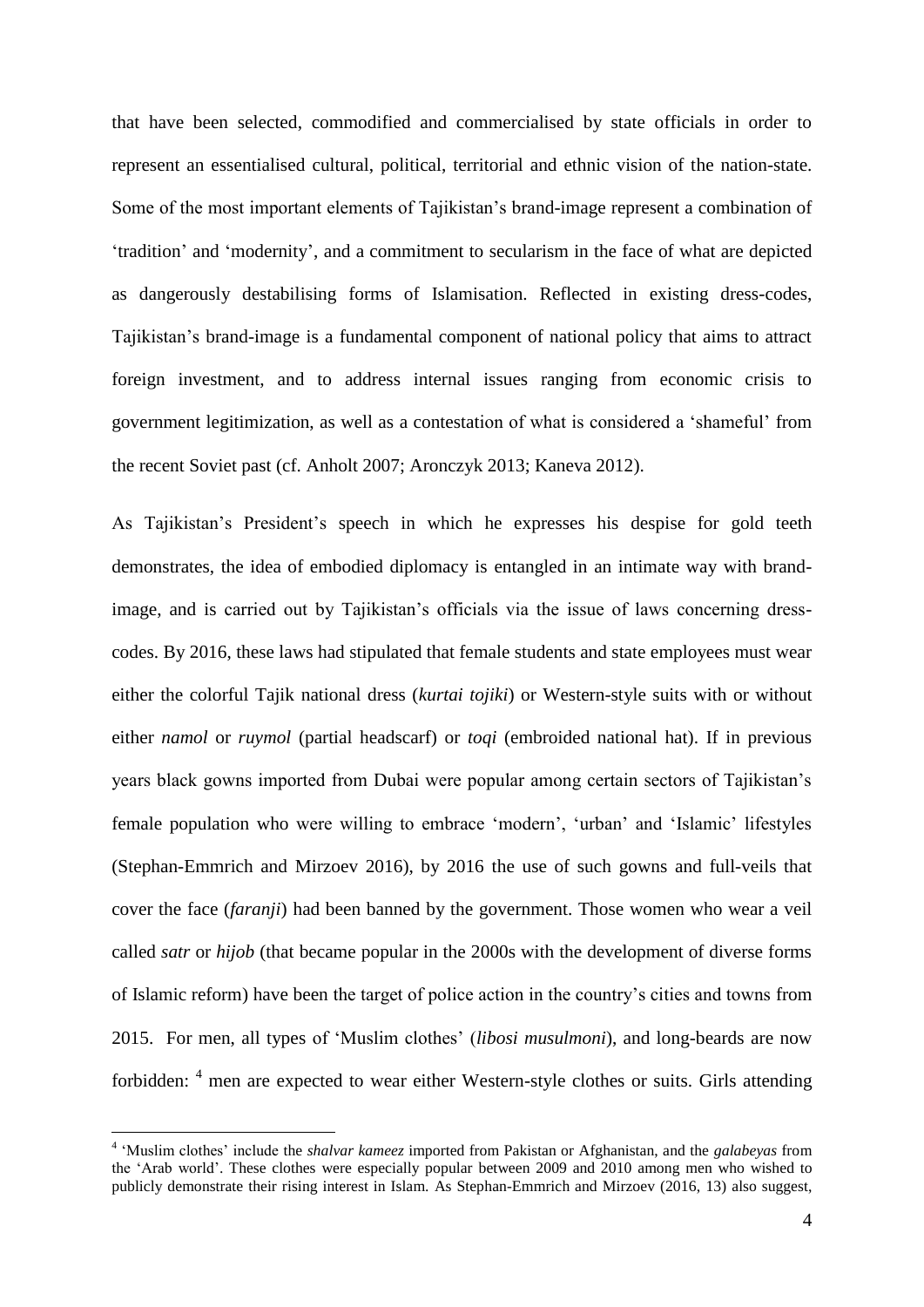school are banned from wearing headscarves, and are encouraged to wear a knee-length skirt rather than trousers. Hence, the idea of embodied diplomacy conveys the ways in which people's bodies and their everyday dress are sites where, and through which, specific forms of national politics and everyday diplomacy take place.

The last set of processes that the term embodied diplomacy brings attention to are the forms of negotiation, alteration and contestation that people's bodies and dress-styles bring about to Tajikistan's official brand-image not least because of the ways in which men and women deploy diplomatic skills – for example of communication, mediation and persuation - in order to incoporate their own aesthetic preferences into the government created model. Many of Tajikistan's residents with whom I spoke between 2009 and 2015 during the course of fieldwork in the soutern town of Kulob and in the captal city Dushanbe told me that they acted in a way that conformed with existing dress-codes, and argued that the reason they followed such decress resulted from their loyalty to their nation (*vatan*), as well as their desire for national unity (*vahdat*) and for a positive image of Tajikistan and its people circulating in the world.<sup>5</sup> However, in the processes of assembling their dress-styles, I came to recognise the ways in which Tajiks also fashion themselves as persons whose individual and communal identities and subjectivities superseed the homogenised and essensialised elements that are deemed permissible within the frames of the official brand-image. Such contestation is not talked about by my interlocutours as dissent or political resistance. Neverthless, the everyday practices through which they rework mandatory dress-codes often produce conflicting effects in the official brand-image envisioned as embracing Tajikistan's national identity and foreign policy ambitions by government officials.

1

<sup>&#</sup>x27;Islamic products' in Dushanbe also include other items that are marketed as being geographically and affectively connected to the 'sacred centres of Islam'.

<sup>&</sup>lt;sup>5</sup> The ethnographic data in this article was gathered in 16 months of fieldwork conducted in a neighborhood of Soviet-style apartment blocks in Kulob city, southern Tajikistan, as well as Dushanbe (2009-2015), and the city Yiwu in China (2016). The methodology included participant observation and open-ended interviews. The research was conducted in Tajik and Russian language, or a mixture of both as preferred by my interlocutors. In this article the words in Russian are signaled with the abbreviation 'Rus.'.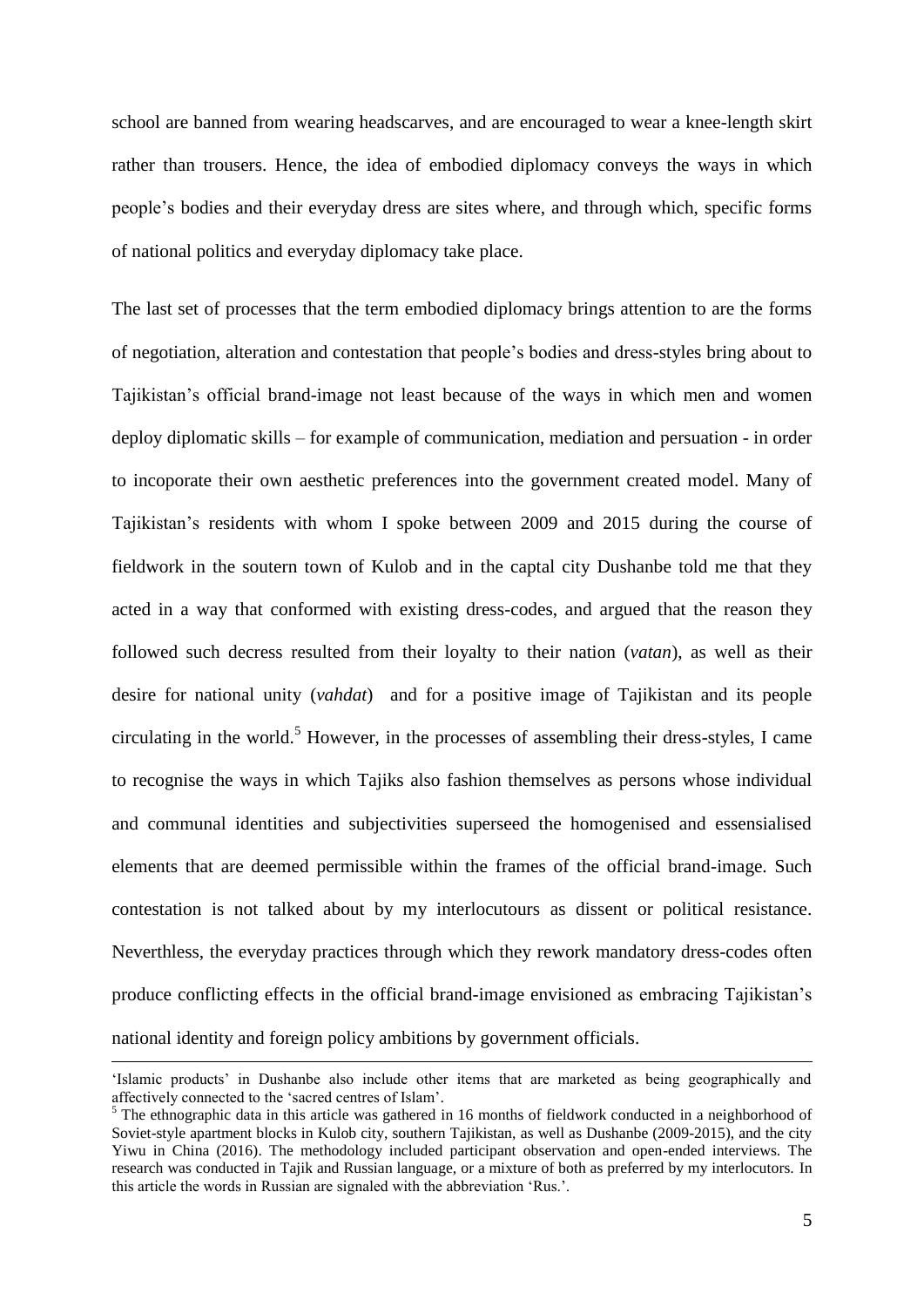This article develops the notion of embodied diplomacy in an attempt to move beyond the analysis of 'public' or 'grassroots diplomacy', ideas that privilege discourse rather than embodiment, and also from 'realist' theories that regard diplomacy as equal to statecraft (e.g. Kissinger 1994). A wide body of literature challenges such narrow notions of diplomacy. Some authors promote a view of diplomacy as an encompassing set of practices that forms as a result of a simple encounter between individuals or polities, and that, in the context of the world today, might include the experiences of international processes by disparate people in everyday contexts, the initiatives of so-called civil society, and the activities of international non-governmental actors and everyday ambassadors (e.g. Darby 2016; Constantinou 2016; Dittmer and McConnell 2016; Nolan 2004; Sylvester 2001). I seek to contribute to this literature by deploying the notion of embodied diplomacy to bring attention to the embodied, experienced and enacted modes of diplomatic agency that allow communities to engage with and influence decisions about national and world-affairs (Marsden, Ibañez-Tirado, Henig this issue. See also Dittmer 2015b). In so doing, I aim to demonstrate that diplomacy and dress are intertwined *assemblages* that *connect* and assume a material form. Recognising such connection allows us to take seriously the micro-politics of dress and embodiment because it sheds light on the 'role of materiality and affect in producing our geopolitical world.' (Dittmer 2015b:605).

#### **Assemblages: dress, bodies and diplomacy**

In the article I take dress to be an 'assemblage of body modifications and/or supplements' (Roach-Higgings and Eicher 1992: 2); dress-code the obligatory clothes, body modifications and supplements decreed by Tajikistan's government, and dress-style the fashions that people incorporate to their everyday apparel. Fashion, as Heath (1992) suggests, entails the displacement of out-of-style items of clothing for those that are constructed as being novel and trendsetting. Yet, fashion (Rus. *modda*) demands challenging negotiations in the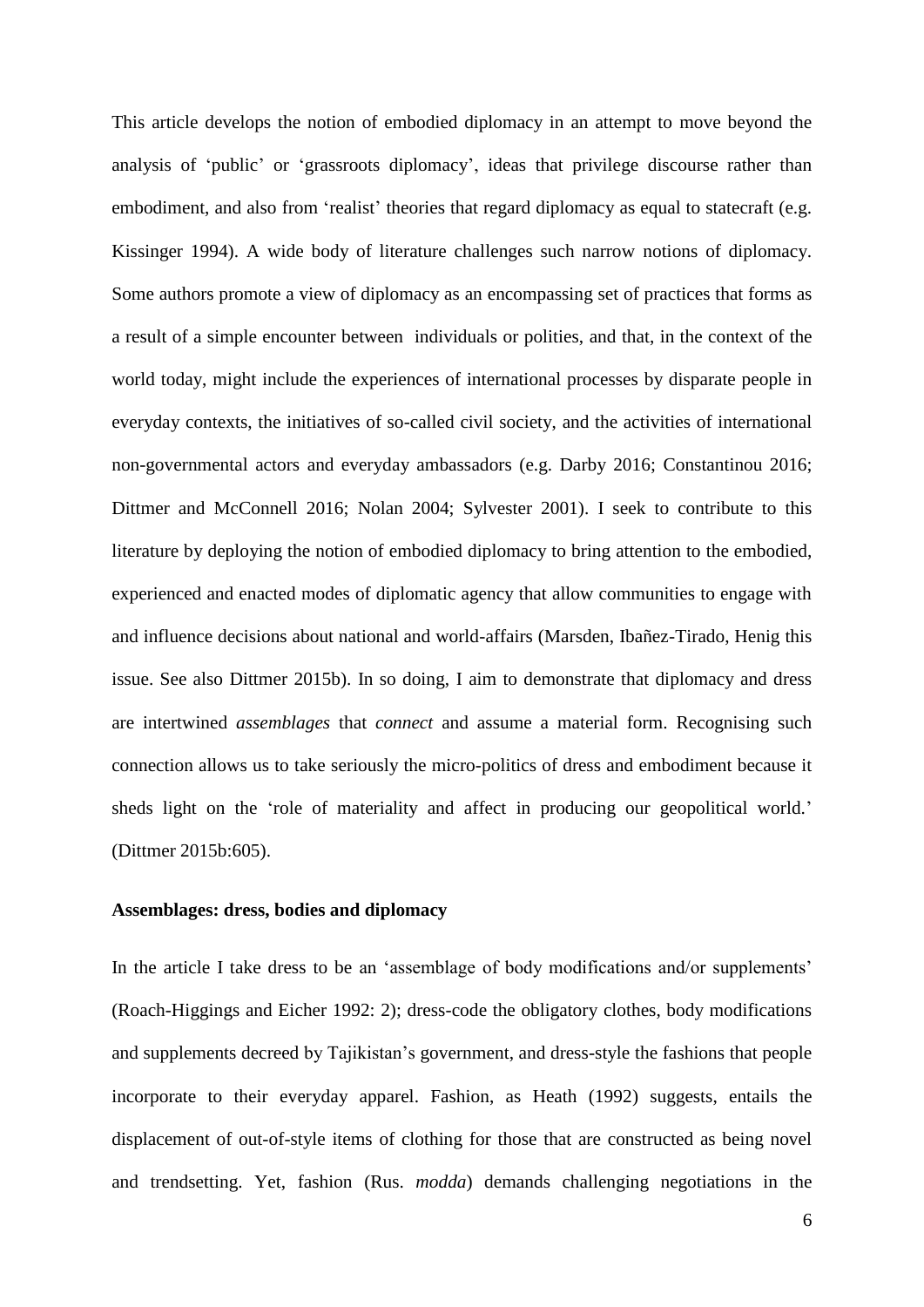everyday lives of Tajikistan's residents: they must assemble their everyday dress in a context where government impositions are ensured through abrupt arrests by members of the security forces and the relentless statements of state-officials, as well as in the sphere of family life which is informed by patriarchal norms and local notions of gender, morality and modesty (cf. Osella and Osella 2007; Moors 2014). Hence, dress arises as a particularly noticeable site of diplomacy in the specific moments of disjuncture between the nationalist brand-image, and the assemblage of so-called foreign fashions.

The concept of 'assemblage' brings attention to the ways in which a 'heterogeneous collection of elements' (Collier and Ong 2003:423) relate to one another and produce an open-ended form. In their analysis of clothing, anthropologists Küchler and Miller approach clothes and cloth in a way that stresses clothing's key attribute: its capacity to connect and form assemblages (see also Woodward 2005). An emphasis on connectivity and assemblage does not therefore privilege dress as the 'artificial' boundary which delimits between people's 'inner' states and feelings, and their 'outer' appearance and 'natural' body (Küchler and Miller 2005).<sup>6</sup> Instead, dress as an assemblage of multiple associations between Tajikistan's brand-image and the diverse clothing items, gendered and aging bodies and body modifications of Tajikistan's citizens, furnishes an understanding of the material reality of Tajikistan's national and foreign policy. It is in this quality that dress parallels diplomacy as an assemblage, as I now explain in greater detail.

In his study of the nineteenth century British Foreign Office, Dittmer suggests that the openended and ever-changing nature of assemblages involving human and non-human entities 'troubles the usual scalar imagination of diplomacy and international relations, in which bigger entities are assumed to be more important.' (2015a:10) Dittmer argues that not only do

<u>.</u>

<sup>&</sup>lt;sup>6</sup> Numerous anthropologists have argued, unique, natural and pre-cultural bodies do not exist: 'the body' and its biological 'facts' are, indeed, a product of our ways of thinking about them (e.g. Lock 1993, Scheper-Hughes 2002).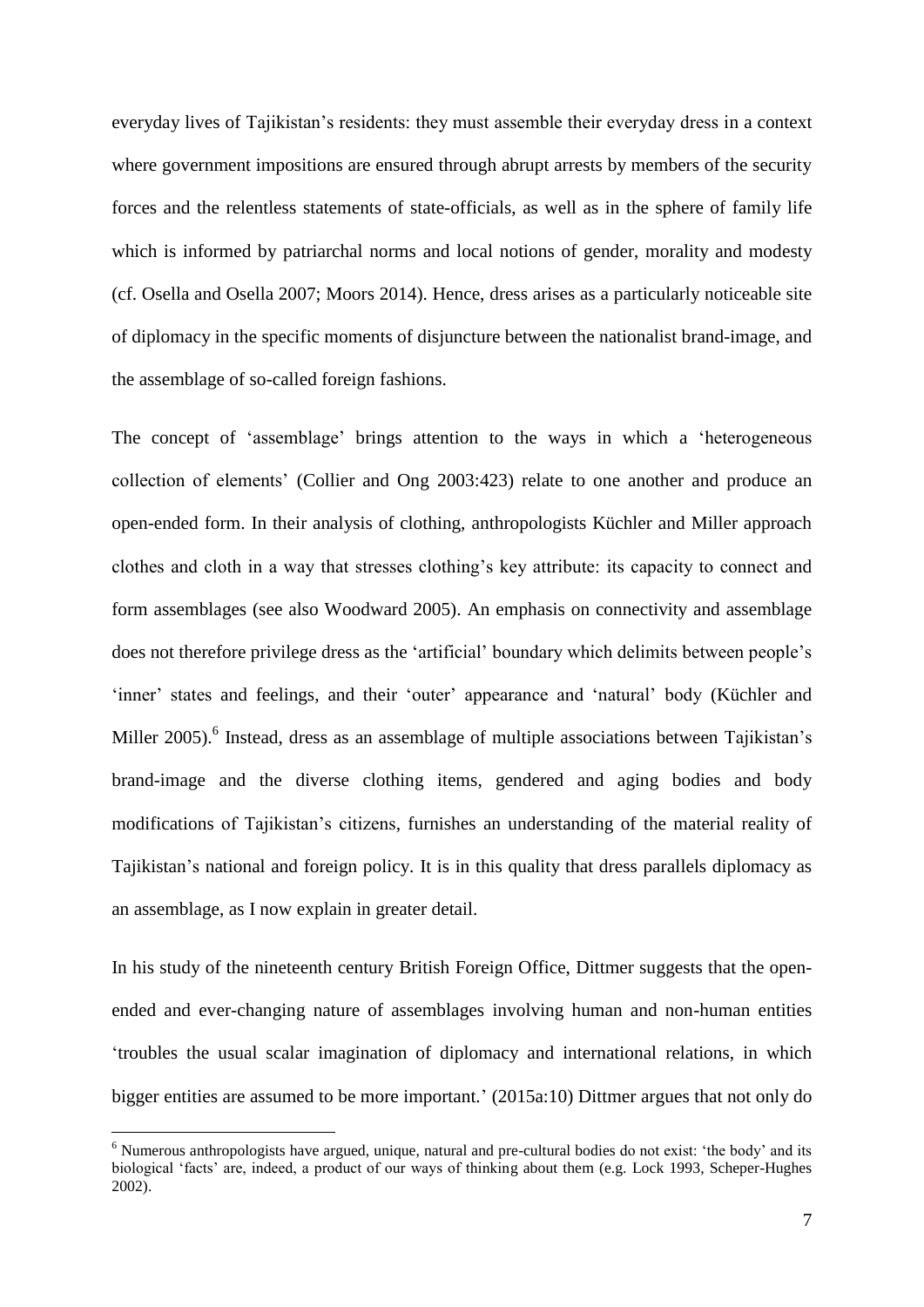state-actors and their rational choices shape policy and statecraft: objects, materials and affects are also implicated in the fashioning of political subjectivities. By paying attention to apparently insignificant objects (e.g. cables, wires and paper) and the historically-grounded relations they form, it is possible, he suggests, to conceive of 'a range of diplomatic actors that may not qualify as states', and having done so 'it becomes possible to see multiple scales emerging simultaneously through the processes of diplomatic assemblage.' (Dittmer 2015a). Through my consideration of Tajikistan's populace I suggest that embodied diplomacy involves the assemblage and connection of a great diversity of gendered, senescent and physically different bodies, dress items, the materials in which they are made and the relations and moral evaluations these entail with existing dress-codes in Tajikistan, as well as discourses about the country's place in the world. At the same time, my interlocutors recognise the relevance of their bodies as being living carriers of Tajikistan's traditions and interests. They, however, also negotiate and contest the forms and meanings of Tajikistan's brand-image that are crafted by their government through their everyday practices of choosing what to wear. In the following section, I explore the principles of Tajikistan's nationalist discourse in order to elucidate the ways in which such narratives buttress Tajikistan's dress-codes.

# **Tajik nation-brand and dress**

Dress and fashion, and the images they convey are not politically neutral (Lemire 2010; Lindisfarne-Tapper and Ingham 1997). Accordingly, the significance of dress and the body to representations of 'tradition' has been present in political debates and practical attempts to shape particular national ethnicities and identities from the very beginning of the Russian colonial enterprise in Central Asia in the  $19<sup>th</sup>$  century. Dress was also a significant element of Soviet rule in Central Asia (Boteva and Spector 2013, Hirsch 2005, Suyarkulova 2016). While a detailed historical analysis of dress in relationship to national identity is beyond the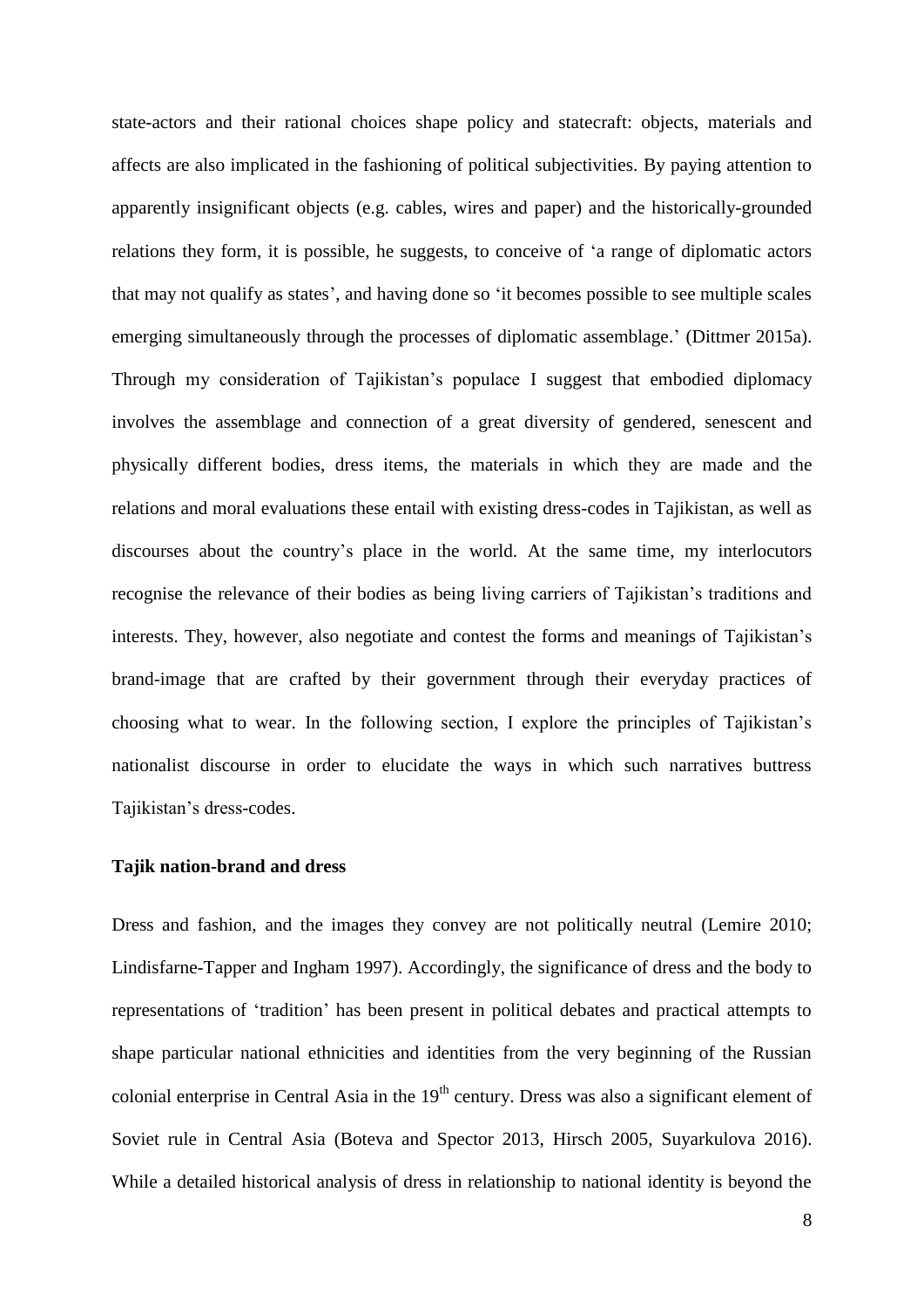scope of the ethnographic material presented in this article, it is important to highlight that the significance of dress-codes to the construction of ethnic and national identities is far from something that is novel or unique to independent Tajikistan. Cultural policies regarding dress have been central to the endeavours of many states that have achieved independence in the 20<sup>th</sup> century and sought to build and endorse 'national cultures' based on specific notions of tradition and modernity (e.g. Allman 2004 (ed.), Baker 2000, Parkins 2002, Tarlo 1996). In comparable terms, dress and above all female Tajik national dress, has remained at the core of Tajikistan's government's cultural policy for decades, especially since the advent of independence that followed the collapse of the USSR in 1991.

In Tajikistan the necessity of building and promoting national unity (*vahdati millí*) among its peoples in order to overcome the divisions caused by the civil war (1992-1997) has been much-emphasised in public discourse (Roche 2014). After the war, nationalism and statecraft has focused on an image of peaceful state-building, the uniqueness of Tajik identity, and the figure of the President as the country's exceptional and supreme leader (Heathershaw 2009). According to Jonson (2006), the nationalist project goes beyond Tajikistan's policies within its territorial borders. Jonson argues that the current government connects Tajikistan's foreign policy to the country's official history by stressing its previous historic status as the Samanid Empire. The figure of Ismail Somoni, the emir of Transoxania and Khorasan who belonged to this dynasty, has become the historical and 'symbolic core' around which the contemporary Tajik nation has been formed (Dodkhudoeva et.al. 2013:287). This narrative permits the government to locate Tajikistan regionally and internationally not as a 'small' actor, but as one that has inherited a 'high culture' and therefore plays an influential role in regional and world affairs whilst restoring itself to its former imperial magnitude (Jonson 2006, Dodkhudoeva et.al. 2013).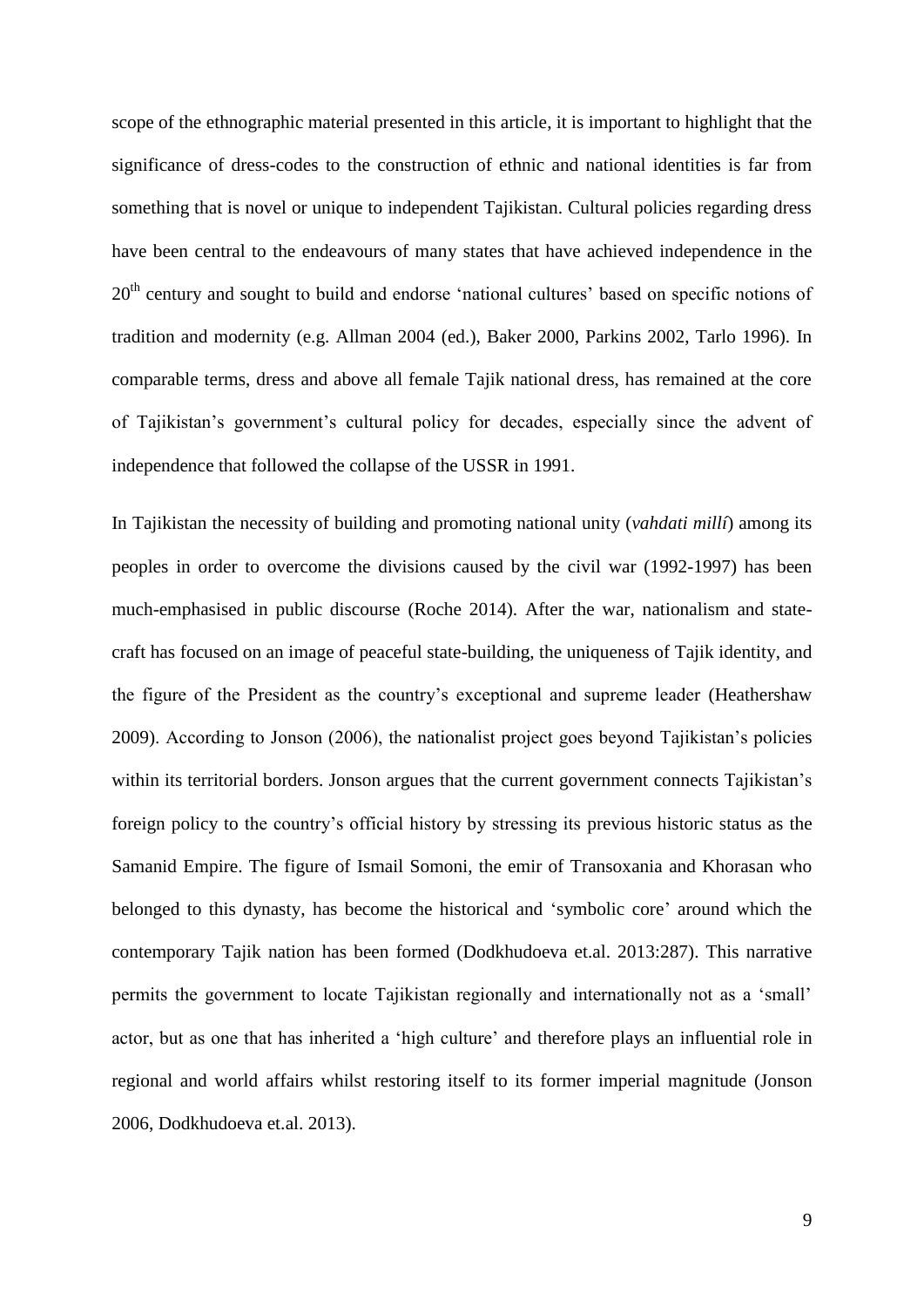The principles underpinning strictly censored notions of national identity and dress-codes have also incorporated the production of official historical narratives that emphasise elements of the Aryan, Tajik, Persian and, to a carefully policed degree, Muslim character of the nation. The Muslim character of the Tajik nation is embedded in delimited understandings of Tajikistan's ethno-national identity in which 'Islamic culture' entails 'modernised', yet depoliticised, forms of cultural heritage or tradition that have been promoted and controlled by state-officials since the 1930s (e.g. Khalid 2007, Iloliev 2008). In recent years, policies concerning national identity and dress-code have attempted to distance Tajikistan from both its Soviet past and ongoing Russian influence, as well as from Islamic practices that are depicted by the government as being 'foreign' (*khoriji*), 'strange' (*begona*) and therefore 'extremist' (*ekstremisty*). Indeed, the national discourse cannot be detached from issues of global securitisation. Such discourses frequently depict Tajikistan and Central Asia more broadly, as being threatened by violent forms of Islamic radicalisation. Reports of Central Asians joining the Taleban in Afghanistan, or ISIS in both Afghanistan and the Middle East, are a common element of such discourses. According to Heathershaw and Mongomery (2014), however, Central Asia's governments have deployed such narratives to maintain their positions of economic and political privilege, curtail political opposition, and restrain those expressions of Muslim practices which they deem to be undesirable (see also Lemon 2015). Veiling practices and 'Muslim clothes' more generally, are classified in Tajikistan in such terms.

Given its recognised status as a powerful symbol of Muslim identity, scholars have paid much attention to the series of policies undertaken by the Soviet authorities to stop practices of veiling in Central Asia, as well as to the nature of contemporary experiences of veiling (especially in Kyrgyzstan and Tajikistan) (e.g. Kamp 2008, McBrien 2009, Miles 2015, Northrop 2004). Far fewer attempts have been made, however, to understand the importance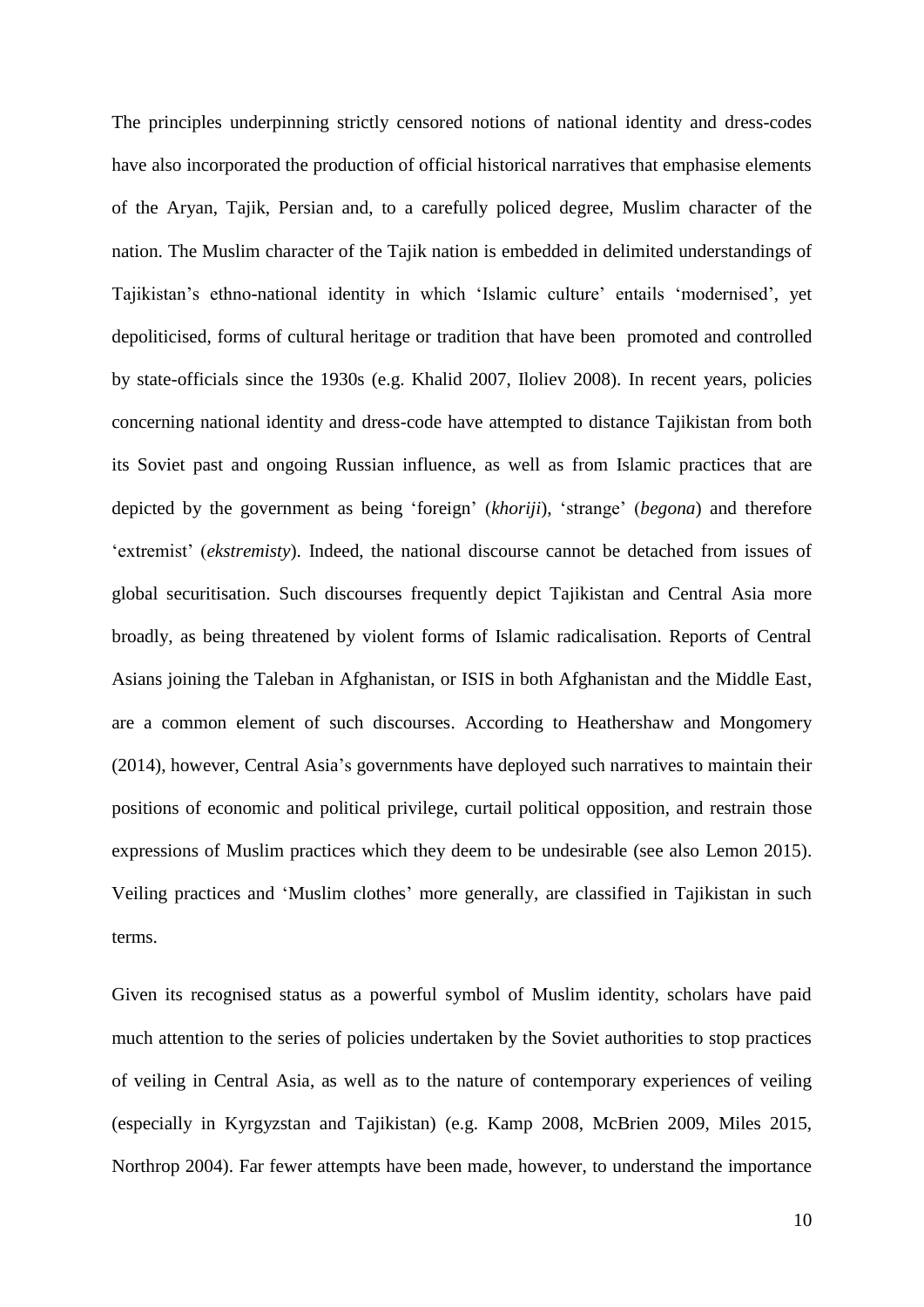of this item of clothing in relation to, on the one hand, the complicated elements of dress including a vast assortment of items ranging from veils to socks that are put together by both men and women in specific circumstances (eg. Meneley 2007, Moors 2003, Osella and Osella 2007, Stephan-Emmrich and Mirzoev 2016), and, on the other, to people's evaluations of how their bodies change over time. The next section aims to address this imbalance, and explores Tajikistan's national dress and the notions of tradition and modernity that it entails when considered in relationship to particular types of gendered and senescent bodies.<sup>7</sup> I then continue my analysis with the introduction of Indian-inspired dresses and Chinese Lycra to the apparel of young women. From dress and textile, I move on to investigate the politics of hair that, I suggest, is another salient element of the body modifications constitutive of dress through which processes of embodied diplomacy are disclosed. In all of these cases, people's everyday engagement with diverse items constituting dress, as well as the ways in which they invest such items and incoming fashions with diverse moral values about Tajikistan's place in the world reveal how deep-rooted Tajikistan's diplomacy is in the bodies of its residents.

# **Gendered and Senescent Bodies: Tradition and Modernity**

<u>.</u>

The great majority of women in Kulob agree that Tajik women must wear exclusively the Tajik national dress (*kurtai tojikí*) on a daily basis. In contrast, many women in Dushanbe combine the national dress with a style that is called 'modern' (Rus. *sovremeeniy;* Taj. *zamonavi*); that is, Western-style trousers and shirts or suits. *Kurtai tojiki* consists of a baggy gown that falls loosely to the ankles over loose trousers. The gown is pleated and attached to a semi-circular or angular collar which leaves the neck and part of the chest exposed. Most women don a *namol* or a headscarf which only partially covers their hair and is knotted at the back of the neck. The most common textiles used in making these dresses are cotton (*pakhta*)

<sup>&</sup>lt;sup>7</sup> Whilst age refers to the passing of time that can be measured, for example, in the number of years a person has lived, senescence refers to the ways in which the physical body changes through age, and to the experiences and evaluations of such transformations that might or might not correspond to chronological age (Bledsoe 2002).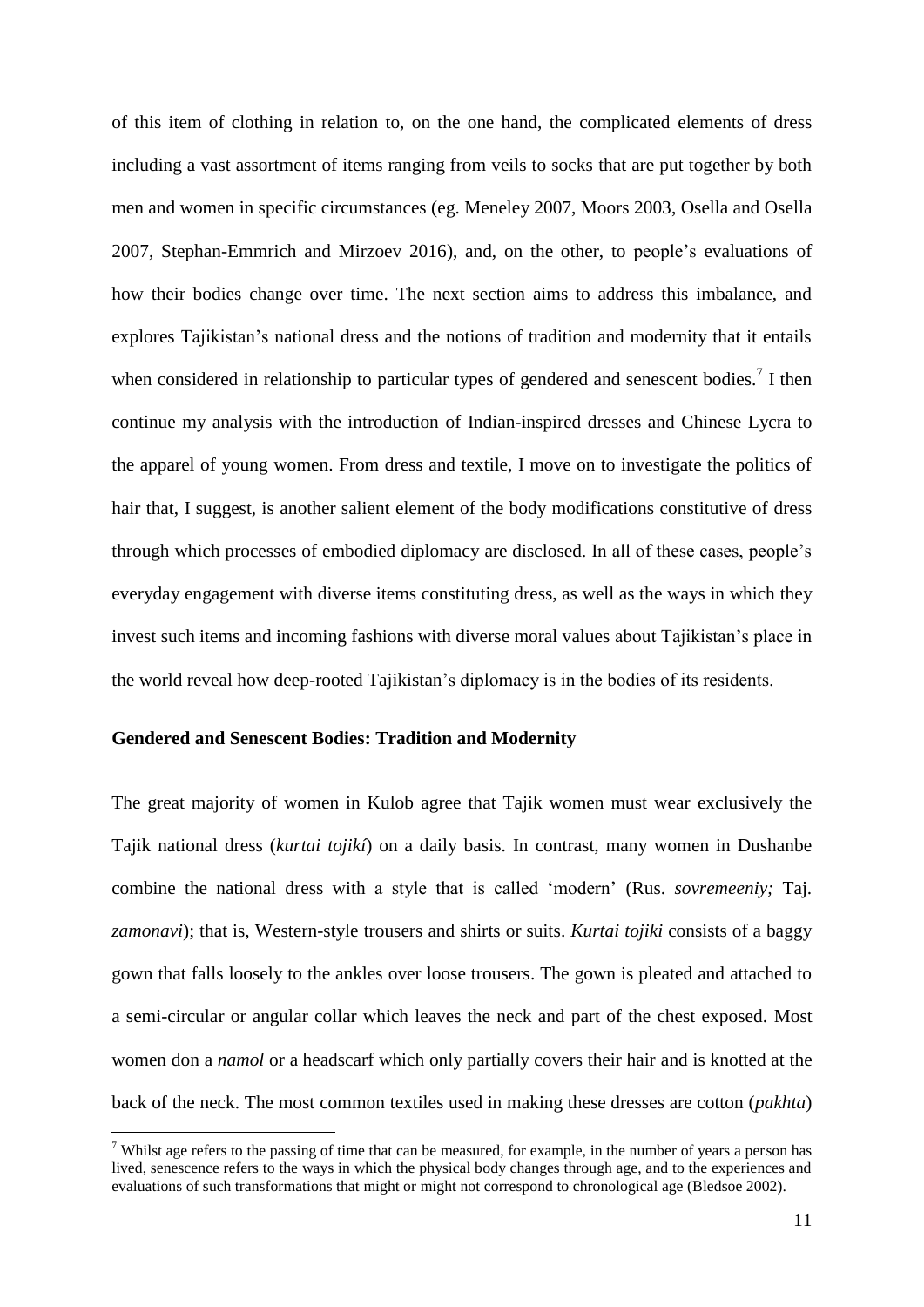and velvet (*pambal* or *bakhmal*), and are generally sewed by women themselves at home or tailored by local seamstresses. At first glance, it might appear that the dress-code for women in Tajikistan is homogeneous, especially in a provincial city such as Kulob where female forms of 'modern' clothing are almost entirely absent. However, although portrayed as a timeless, authentic and unchanging 'tradition' (*sunnat*), the Tajik dress is constantly being transformed through the incorporation of new fashions that take the form of textiles, colours, decorations and styles. Most, if not all, my female interlocutors told me that they try to update their *kurtai tojiki* every year according to the seasons (winter and summer), and following incoming fashion. In addition, such styles vary according to the specificities of the female bodies they adorn; elderly women, for example, wear a different and wider type of sleeve than younger women, and are also allowed by government officials to wear a long veil similar to hijab but which is generally white.

If women are central to official representations of the Tajik nation, authenticity and tradition, there is a male counterpart that is not only gendered, but also inflected by local understandings of masculinity, ageing and senescence. In contrast to the national Tajik dress for women, men are usually said to wear 'modern' clothes. Starting from their first year in school, boys wear Western-style suits, a tie stamped with Tajikistan's national emblem, and black formal shoes; this is also what state employees wear to work. Alternatively, young men wear jeans, tracksuit bottoms, T-shirts and formal or athletic shoes after lessons or having returned home from work. In contrast, the male elders (*piru*) or 'grandfathers' (*boboho*) are expected, as are women, to wear 'traditional' outfits. As is the case for elderly women (*kampir*) or 'grandmothers' (*moma*) (who don a special type of veil after having reached a certain age when they are considered to be elderly), 'grandfathers' distinguish themselves from younger men by making critical changes to their everyday dress. In most parts of Tajikistan, 'grandfathers' continue to wear the Western-style shirts and chino trousers they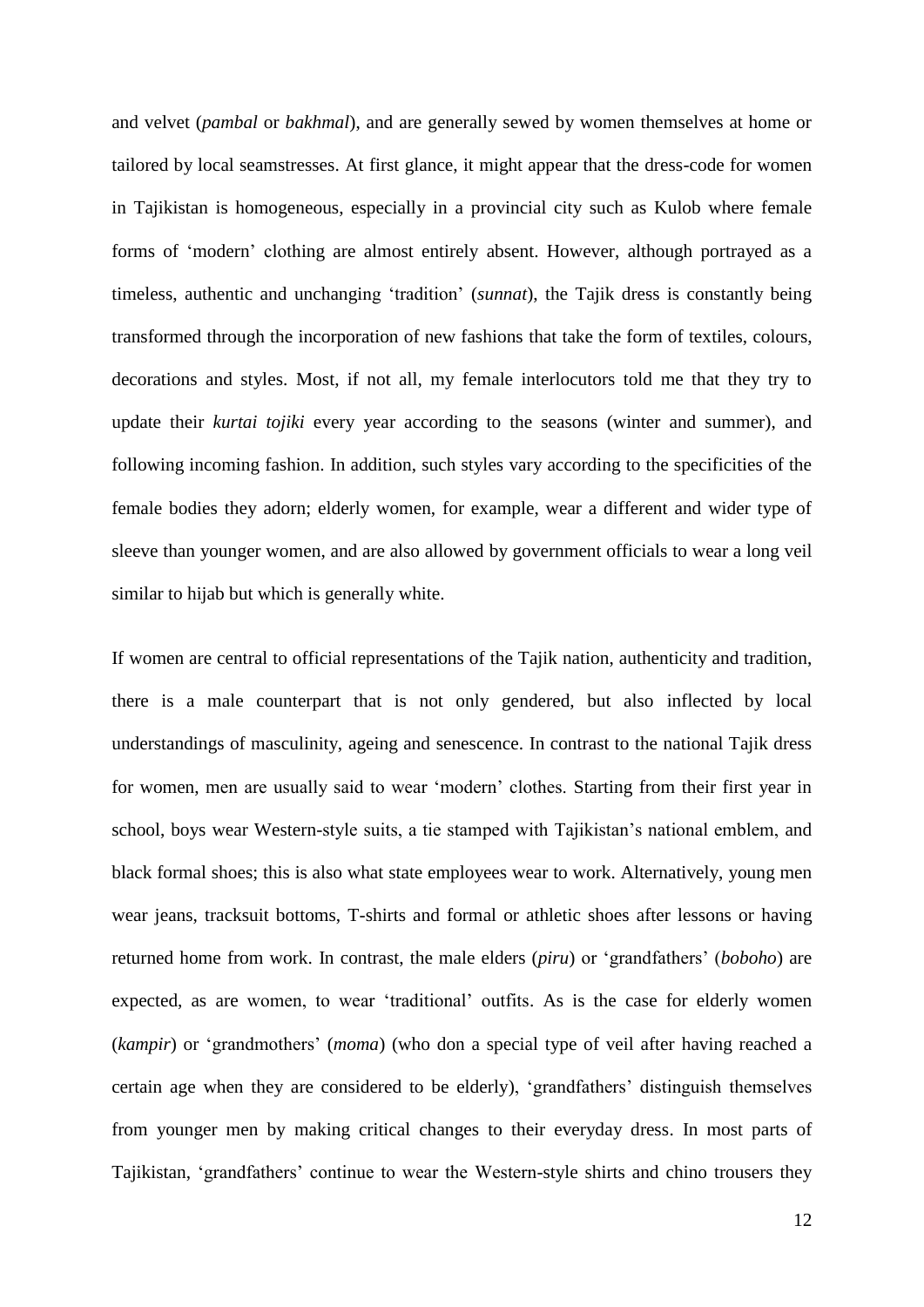had previously worn in their youth, but they often exchange their shoes for *kalush* (a special type of boots composed of thick leather- socks (*jurob*) and a pointy black shoe. The elderly tuck their trousers into the *kalush* and wear a *joma* or a hand-made padded coat. In addition, most 'grandfathers' leave their beards to grow long.

In this equation, the bodies and clothes of male youngsters and adults before reaching the 'age' of 'grandfathers' represent Tajikistan's ideals of modernity, contemporaneity and progress. The fact that this dress-style is 'foreign' does not entail a negative meaning because the 'outside' in this case is appraised as the domain of science, technology and progress that needs to be emulated by Tajik men in working age (cf. Chatterjee 1993). In contrast, elderly men and Tajik women of all ages are held to represent 'tradition', and thus there is great emphasis on them wearing the Tajik national dress in its more 'pure' form. Although apparently in opposition to one another, the images of men and women do not represent a polarity between 'tradition' and 'modernity', but in fact accommodate each other (Chatterjee 1993). When inflected with local understandings of ageing and senescence these images become an essential component of the construction of Tajik nationalism and the country's official brand-image. But what happens when men and women incorporate new-fangled fashions that are considered according to the purveyors of the official brand-image to be 'foreign'?

# *'You Are A Tajik… Not an Indian Actress'*

Seamstresses in Dushanbe and Kulob told me that during some seasons they copy certain motifs from Arabic, Iranian, Indian, Pakistani and Afghan clothes and adapt them to local aesthetics. Tajik women in their 50s reported to me that Indian-inspired dresses had been fashionable in the late 70s and the early 80s when the Soviet Union increased cultural and academic cooperation with India, and Indian films were often shown in local cinemas. In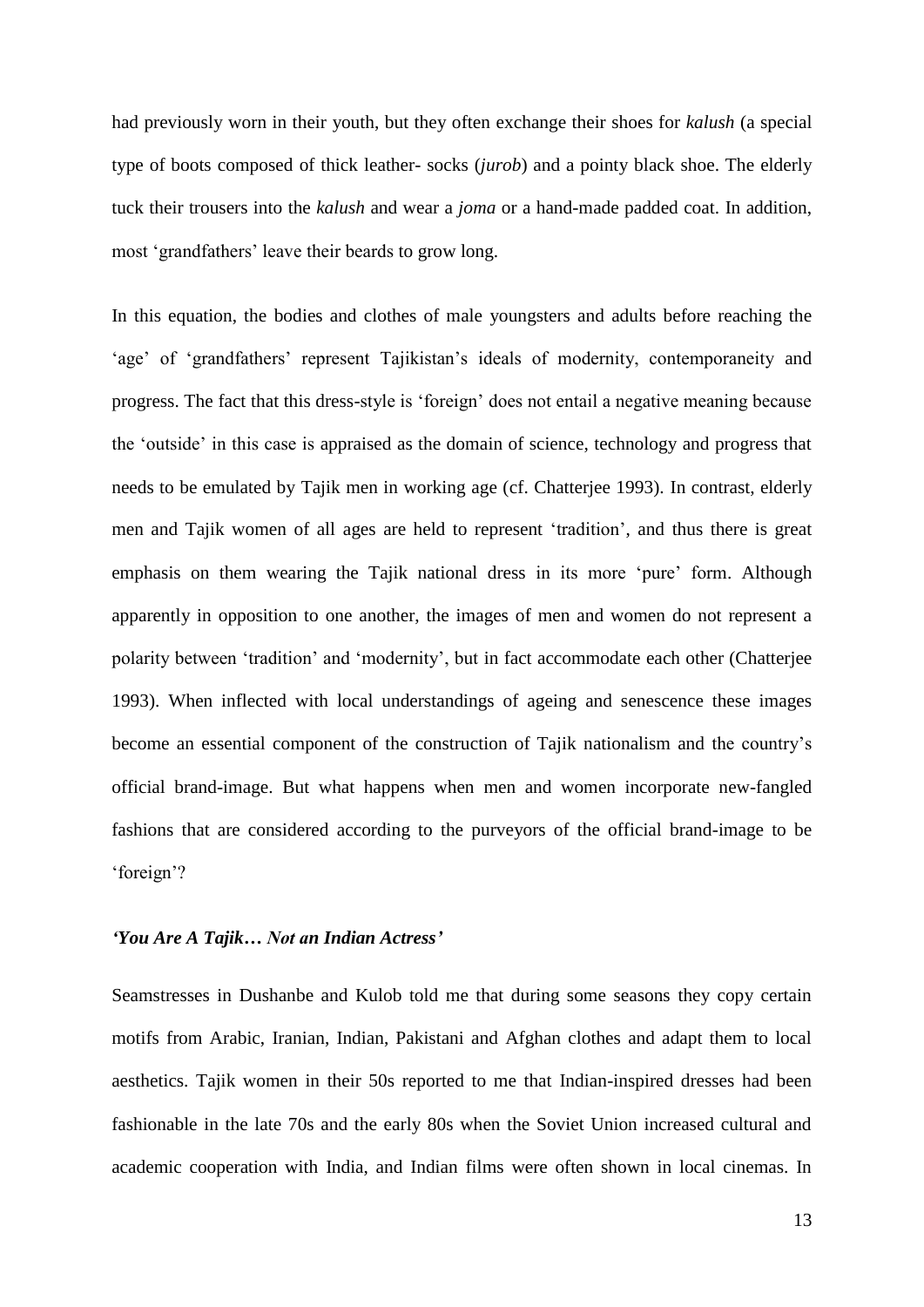summer 2010, 'Indian' dresses again became a favourite type of clothing for many Tajik young women. These dresses could be purchased in Dushanbe's markets, to which they were mostly imported by Afghan traders (Marsden 2016), and consisted of what in India is called *kameez, chudari* or *punjabi* (Osella and Osella 2007)*.* Although most Kulobi women to whom I spoke found them 'beautiful' (*khushruí*), they also said that the outfits were too expensive and inadequate to suit the requirements of local conventions of modesty (*hoksori*). In contrast to the baggy, ankle-length national dress, they judged these Indian dresses to be excessively short (below the knee) and tight (*tang*)*.* Countless men and women in Kulob despised this new 'Indian' fashion because they considered the gowns to be prone to revealing women's silhouettes, and to be 'open' (*kushoda*) because they 'expose' women's calves to public sight - notwithstanding that the gowns were worn above trousers made of the same fabric. Most importantly, a number of the opponents of this fashion argued, these dresses were 'foreign' (*khorijí*).

Some women in Kulob started to sew their own versions of the fashionable 'Indian' dresses by taking inspiration from the imported garments whilst adapting them to what they considered as being suitable to wear in Kulob city. But even this measure was not enough to silence the critics of such Indian clothing. For example, Surayo, one of my neighbours, aged 15, received three meters of fabric and 10 somonis from her mother to acquire a new cotton dress for the season. Surayo ordered an Indian-inspired dress from a Kulobi seamstress in the bazaar. The result was a gown that fell somewhere in the middle ground between the tight and short imported *kameez* and the long and baggy Tajik dress. The girl arrived home wearing it with pride, just to be received by her mother and brothers scolding her:

'You stupid girl! [*dukhtari akhmaq*] What were you thinking? This dress is too tight and the collar too open!'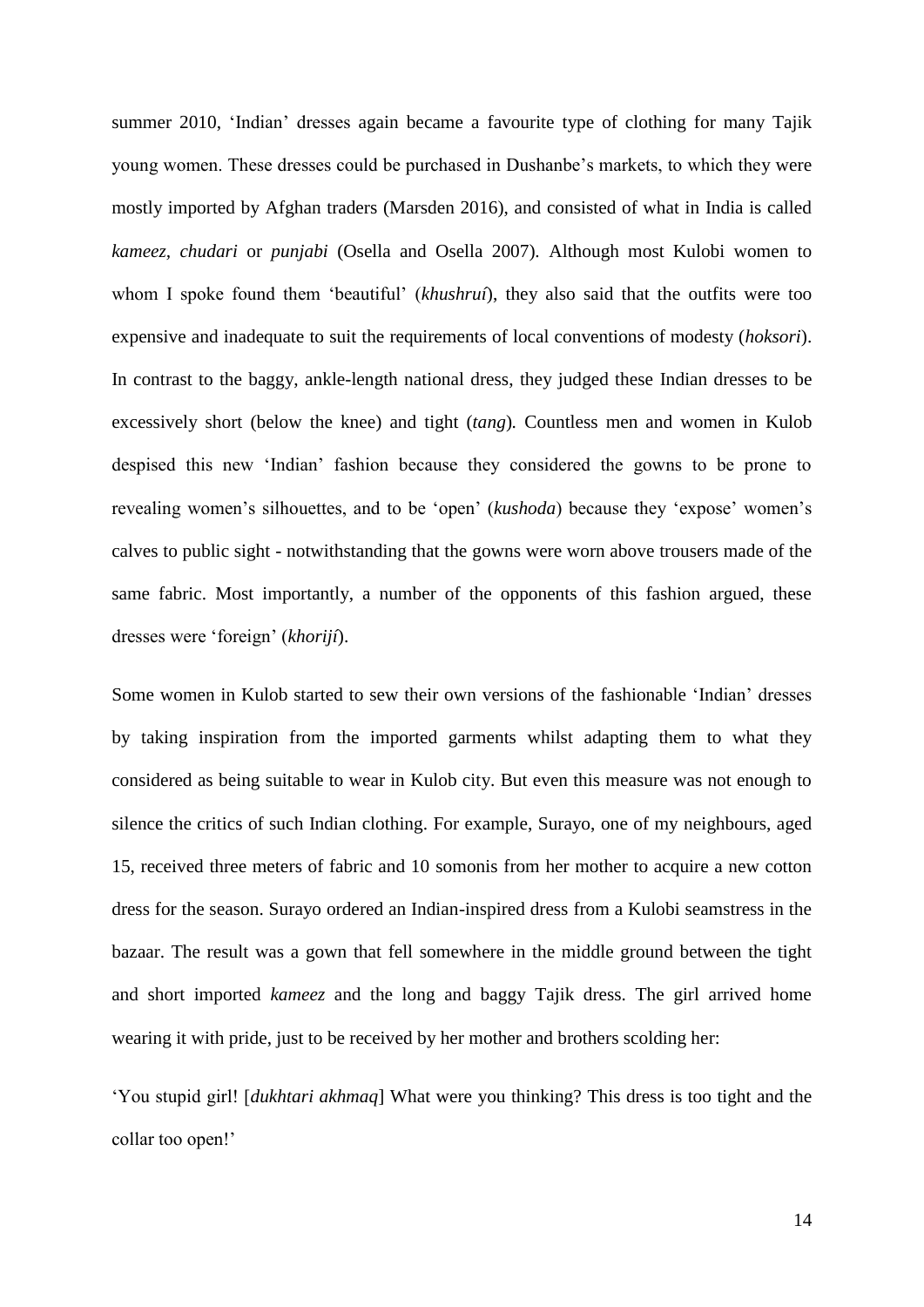Embarrassed by the scene and afraid of further reprimands, Surayo claimed that it was the seamstress to be blamed - she had made a mistake when taking the measurements and sewed the gown too short and tight. Her brothers were especially angry because they remarked to her that the dress meant that her 'plump buttocks' (*kuni farbe*) could be openly perceived by onlookers, and that, as a result, men (including their own neighbors – they emphasised) would harass her with sexual remarks in the street. 'You are a Tajik, a Kulobi girl! You are not an Indian actress', one of Surayo's brothers said while laughing at her and imitating the movements of a Bollywood dance. Surayo's mother and brothers not only were worried about the tightness or Indian features of the dress, but also concerned about how it revealed the girl's body – which, they pointed out, was no longer a 'child's body'. Surayo told me afterwards that she felt sad and angry, and after so much criticism and mockery from her mother and brothers, she had lost any remaining desire to wear the dress in public. This was a different story from one of her classmates, she explained to me, whose body was so skinny and 'flat' (*pachaq*), that with the tightest of dresses, men would not look at or harass her: her parents allowed her to wear whatever she chose.

This example highlights the importance of differences that exist within each 'apparently natural gender category': 'different individuals who are ascribed membership of one gender category are by no means anatomically identical' (Lindisfarne-Tapper and Ingham 1997:19). The Indian-inspired dress seems to have been acceptable on Surayo's friend 'flat' (skinny) body, but not on Surayo's corpulent figure. It is in the interstices of this disjuncture that embodied diplomacy is revealed as an assemblage of dress, gendered, senescent and disparate bodies in the following ways. In her analysis of the dress-codes that young Kyrgyz women are expected to wear in Russia, Suyarkulova (2016) suggests that it is especially women in reproductive age who are perceived as those who *give birth* to the nation and thus are bearers of the nation's honour. In the same way, Surayo's young, eye-catching and potentially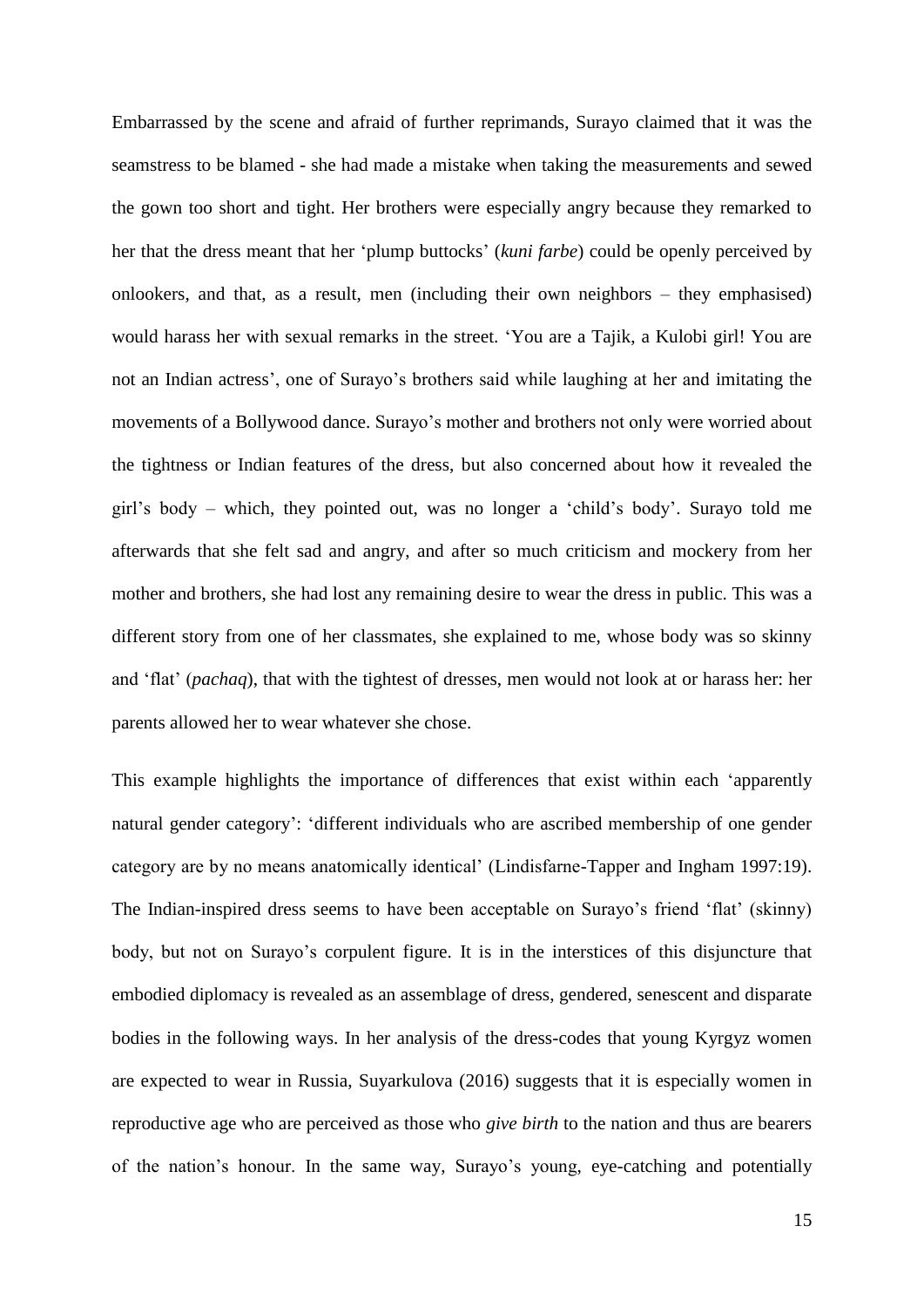reproductive body incarnates the pride and honour of Tajikistan, and therefore is turned into the nation's (*vatan*) representative. Surayo, however, challenges Tajikistan's brand-image when she attempts to incorporate an 'open' Indian-inspired dress into her wardrobe. This action is interpreted by her family as problematic because Surayo has the potential of provoking men's attention in the streets. Such harassment is not only potentially dangerous as it questions the repute of Surayo, her family and the whole nation she incarnates, but also possibly risks the girl's physical integrity outside her home. Verbal harassment in Kulob can be accompanied by unwanted physical touch, an action that, according to Surayo's brothers, can trigger warfare (*jang*) between the harassing men and Surayo's male relatives. By putting Surayo off wearing the Indian-inspired dress, her brothers are avoiding conflict and ensuring peaceful relations with their neighbours and peers in the wider community. In such a patriarchal context, husbands, fathers and, brothers are in charge of monitoring and controlling the movements and dress-styles, and therefore, the reputation of the 'diplomat' into which Surayo has unwillingly been turned (see also Morris this volume).

Finally, when Surayo argues that it is the seamstress to be blamed for the design, she is deploying her skills of mediation in order to defend her reputation, and of coercion in order to convince her family about her preferred dress-style. Indeed, although she was unsuccessful at wearing the Indian-inspired dress in a provincial town such as Kulob, Surayo's parents allowed her to wear the outfit when she visited her relatives in the capital city, Dushanbe. During the visit, Surayo told me, her aunts admired her fashionable new dress, and positively commented that indeed, she looked 'like a Bollywood star'.

Five years after these events, I met Surayo again in Dushanbe and asked her about her Indian dress. Now 20 years old, Surayo was enrolled in a BA in Food Industry at a polytechnic institute. The Indian-inspired dresses, she told me with amusement, were now 'out of fashion'. What was important for her, she said, was to obtain a scholarship that would allow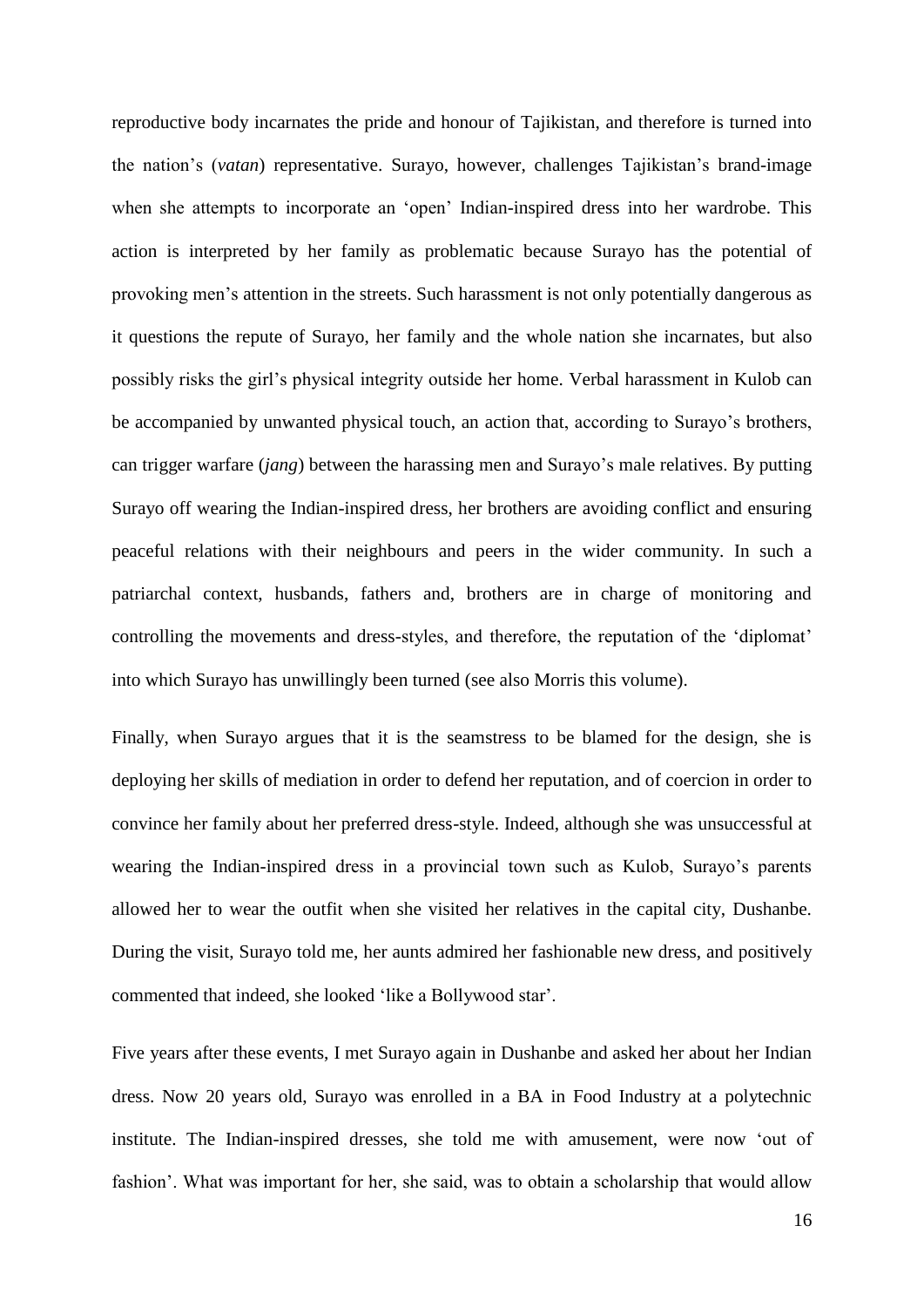her to continue her studies in India. 'The Indian Embassy' Surayo told me, 'offers scholarships to Tajik students every year and some of my fellows have gone there. Can you imagine if they saw me with my old Indian dress? <sup>8</sup> We both laughed at her remark before commenting on how profoundly the fashion for Indian clothing, mockery she had received by her brothers, support from her aunts, and her own determination to be independent in the face of familial opposition years before had affected her ways of thinking about the world. Nevertheless, Surayo concluded, if she went to India with a scholarship, she would wear a Tajik traditional dress. After all, she said, she was a Tajik girl (*dukhtari Tojik*): despite everything, Surayo continued to regard herself as the incarnation of the Tajik nation.

As I now explore not only style but also material has become a site of embodied diplomacy in Tajikistan during the course of my fieldwork. The textiles used in the making of Tajik clothing are also the subject of official and family evaluations concerning Tajikistan's place in the world especially in relationships to Tajikistan's fraught yet increasingly significant relations with its powerful neighbour: China.

# **Chinese Lycra versus Tajik Cotton**

<u>.</u>

As part of the Silk Road Economic Belt (SREB) China has enlarged its presence in Tajikistan through trade, investment and assistance in the development of infrastructure (including projected railway lines, and a gas-pipe that is expected to use Tajikistan as a transit territory from neighbouring energy-rich countries) (Kunchins et.al. 2015). This growing cooperation is commented upon by Tajikistan's residents with reference to the increasing volume of imports of Chinese goods to Tajikistan's markets, and the growing number of Chinese workers and professionals in the country.

<sup>&</sup>lt;sup>8</sup> Cooperation in matters of education is an important topic in the relations between Tajikistan and India. In 2015, the Indian Council for Cultural Relations offered 30 scholarships, and the Indian Technical and Economic Cooperation 100 scholarships to Tajik students.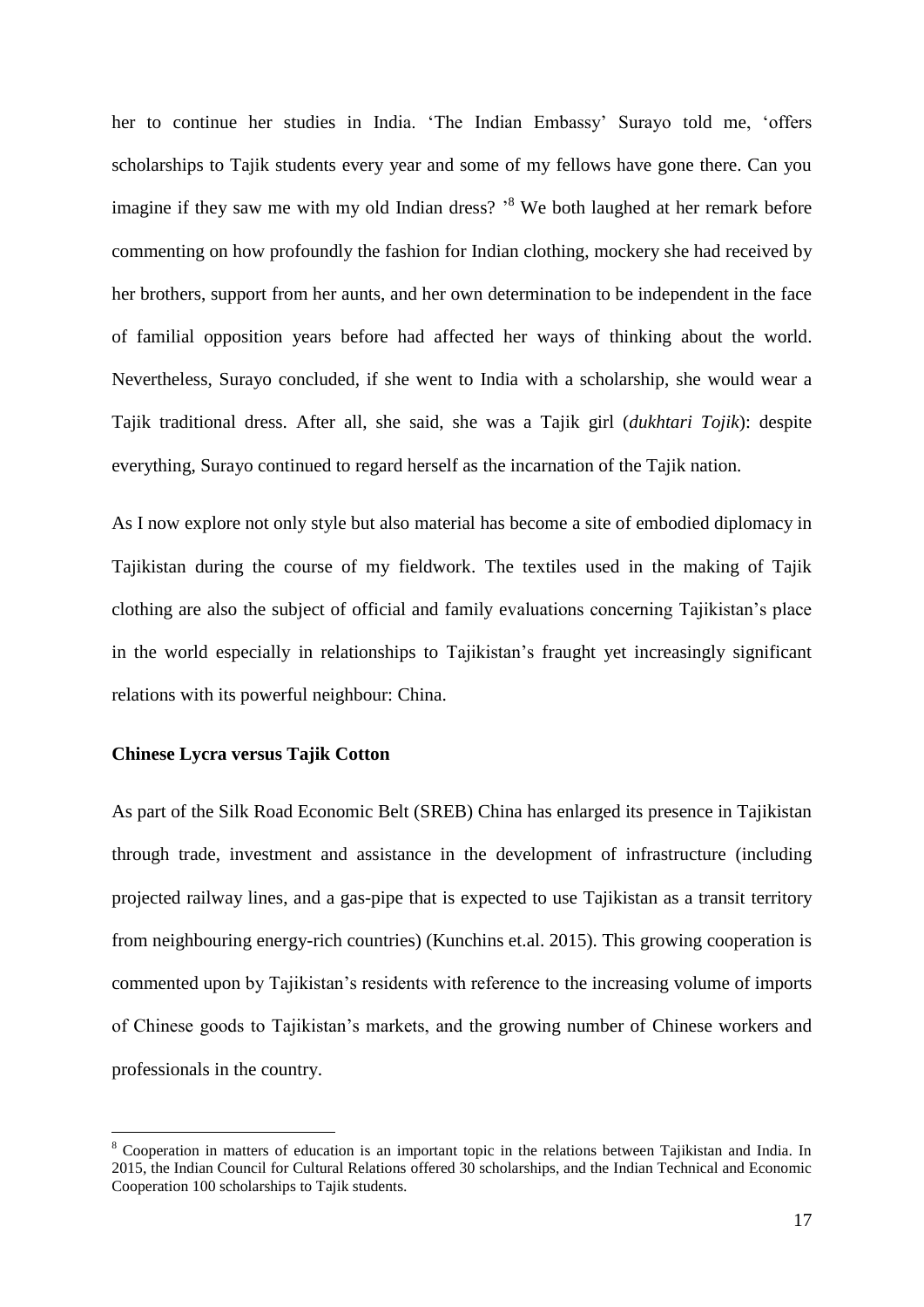In 2006, Tajikistan's government launched a campaign against Lycra-textiles, the majority of which had been imported from China.<sup>9</sup> Dresses made of Lycra, women in Kulob told me, became trendy (Rus. *modnyy*) in those years, but many women in Tajikistan were rapidly deterred from purchasing this elastic textile. On the one hand, they argued that the fabric was unsuitable for the hot temperatures in summer (in the low valleys can reach above forty degrees). This position was reinforced by government officials who, in their speeches in national TV, advertised Lycra as being the cause of skin problems such as irritation, dryness and even the development of ulcers. On the other hand, women argued that Lycra-dresses were very tight *(tang)* and revealed women's silhouettes. On the whole, Lycra-textiles contravened Tajikistan's proud history as a producer of high-quality cotton and cotton-made textiles, and bought vivid attention to the increasing dependency of on synthetic textiles made in China, and Chinese imports in general.

In 2009, Nasiba, a friend of mine from Kulob city who at the time was 17 years old, wore a Lycra-dress for me in her room. In a joking tone, she told me: 'I cannot go out from home wearing this. I look ugly. I became *tangem* Chinese' (*tangem khitoy shidam*). *Tangem* was the name given to a small, cheap and fragile style of mini-bus imported from China to Tajikistan that was banned by the government of Dushanbe in 2011 because of its unreliability. At times, *tangem* is a word used in Kulob region that refers to other goods made in China in a derogatory manner. *Tangem-*Chinese often indexes the low quality of such products especially when compared with textile of apparently higher quality made in Turkey or India. Regardless of the fact that many families in Kulob has scarce access to cash and many women described themselves as 'poor' (*kambagal*), Lycra-dresses came to be seen as

<u>.</u>

<sup>&</sup>lt;sup>9</sup> My ongoing research on Tajik traders in the city of Yiwu, China (2016), reveal that most textile exported by these traders to Tajikistan directly from China or via Dubai is originally purchased in Keqiao, a city near Yiwu (see also Cheuk in this volume).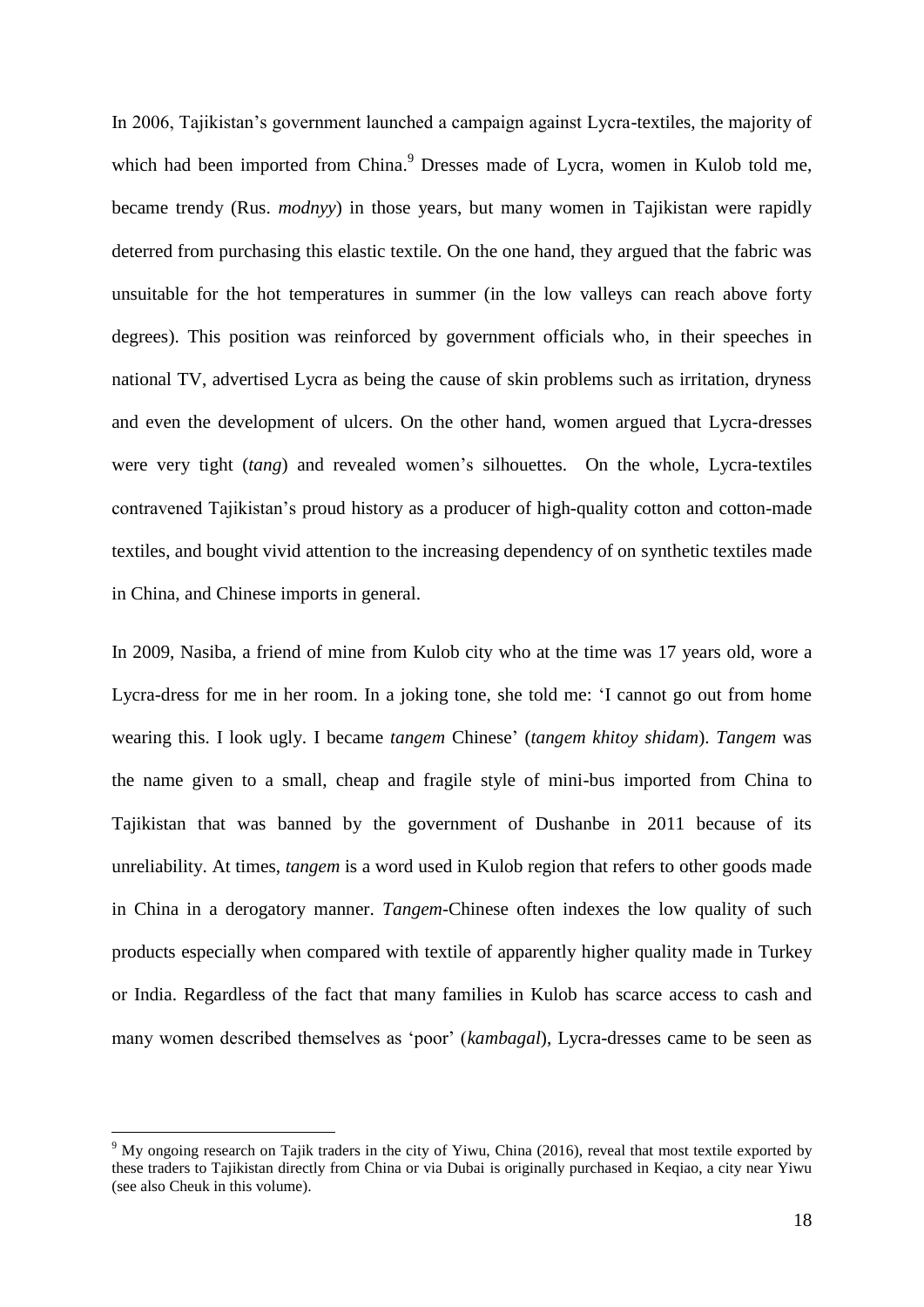unsophisticated by such women because of their association with other Chinese low-quality goods.

The government of Tajikistan attempts indeed to determine the Tajik 'national dresses' that women are expected to a very high level of detail. Black is an undesired colour as it is considered an imitation of the gowns worn by some women in Arab countries and Iran. Hence, through his speeches in national TV, the President of Tajikistan often invites women to tailor their national dress in the bright and multi-coloured cotton-textiles made within the country. Cotton is so important to the brand-image of Tajikistan that the national emblem of the country contains cotton and wheat surrounded by banners of the national flag. Unfortunately, the textiles produced in Tajikistan are considered by the many women and seamstresses I knew as being expensive and scarce in comparison to imports from China. In the light of the impossibility of competing with the lower prices of Chinese textiles, many textile factories in Tajikistan have been forced to shut down –something that seamstresses in Dushanbe often sadly remarked to me. Paradoxically, I was often encouraged by them to go to the *Khitoy Bozor* (the Chinese Market located near Dushanbe's downtown) and *Bozori Kurvon*: according to most women, it was possible to find the most fashionable textiles in these markets and at an affordable price.

The brief incorporation of 'foreign' and 'harmful' Lycra to Tajikistan's traditional dress visibly disclose the bodies of Tajikistan's women as the sites of embodied diplomacy. The national dress and the textiles and colours in which such dresses are made exemplify Tajikistan's brand-image. Women in Lycra dresses, however, incarnated the undesirable dependency of Tajikistan's economy on low-grade yet unexpansive Chinese-made goods, and the diminished state of the cotton and cotton-textile industry in Tajikistan. Having explored the importance of gender, senescence and other physical specificities of bodies, as well as the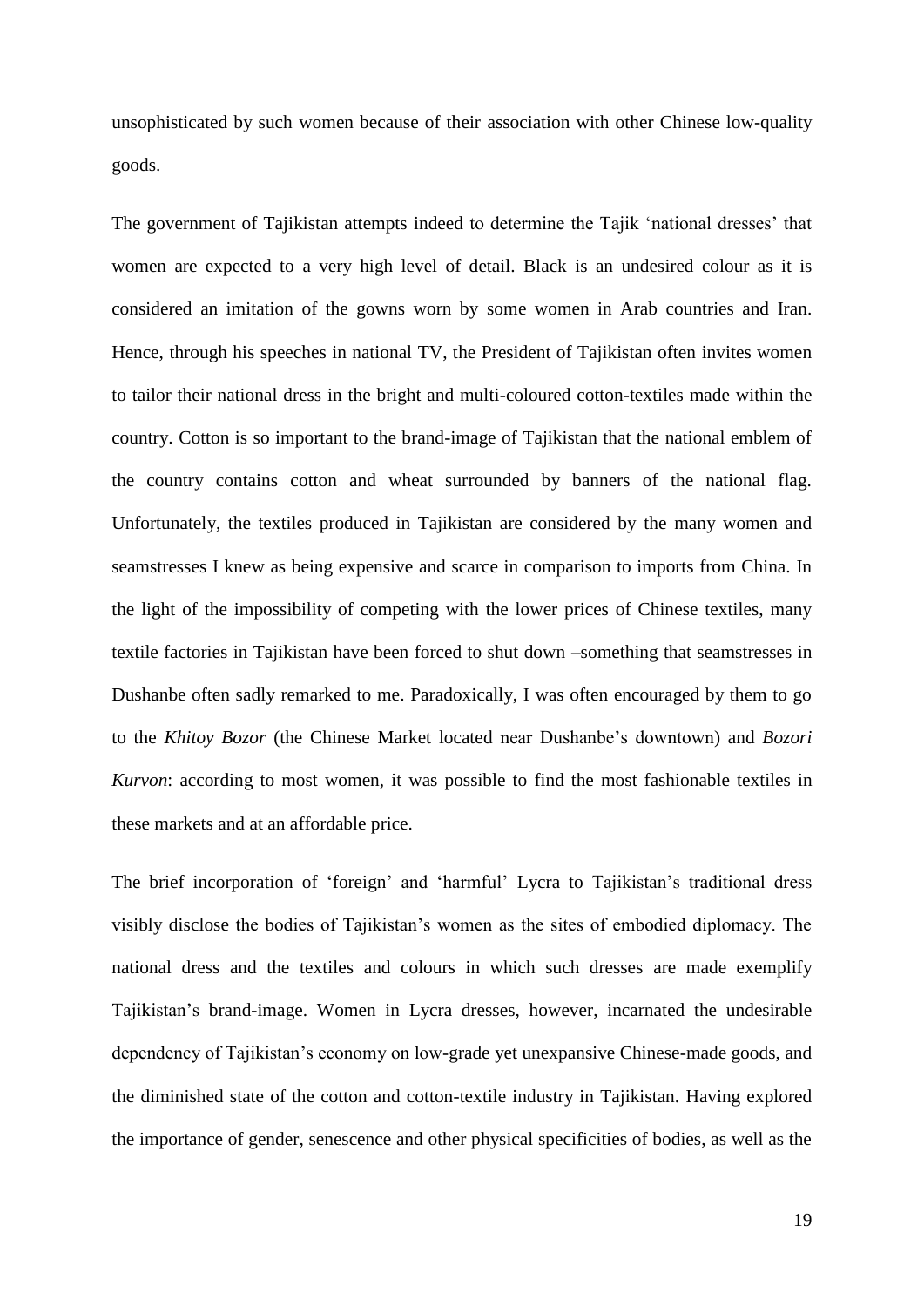material and colours in which dresses are made, I now analyse the relevance of the politics of hair to embodied diplomacy's dynamics in Tajikistan.

### **'***Why do you want to be Russian?***' - Blond dyed-hair**

Together with teeth, dresses and textiles, hair is an aspect of the assemblage of dress that is of importance to my interlocutors in Kulob and Dushanbe, and that also informs the ways in which diplomacy is embodied in Tajikistan's populace. In April 2007, Tajikistan's government issued a decree banning Tajikistan's state-workers from growing their beards long. Such laws were reinforced in 2011 when the government extended the decree to all men in the country including those who are jobless and who had previously not been affected by the prohibition. Less reported in international news, and often under-explored by scholars, are the salient issues concerning women's hair.<sup>10</sup> Women's practices of hair dying are a particularly interesting dimension of their everyday lives through which to examine embodied diplomacy because they reveal Muslim subjectivities, local understandings of Tajikistan's place in the world, and the complicated relations between Tajikistan and Russia. As is the case with other items of their daily dress and textiles, hair-dyes intersect with the ways in which Tajikistan's people interpret their national identity and their role as Tajikistan's representatives.

The conversations I had with women in Kulob about hair-dyes, and cosmetics more broadly, revolved around the popularity and aesthetic dimensions of such products, or the condemnation of these goods as damaging one's health as they have been industrially produced with chemicals. Some women went even further to comment to me that God (*Khudo*) did not permit people to alter the human body with cosmetics or hair-dyes insofar as

1

 $10$  Anthropologists have analysed hair under symbolic frameworks (e.g. Byrd 2002, Delaney 1994, Leach 1958, Obeyesekere 1981).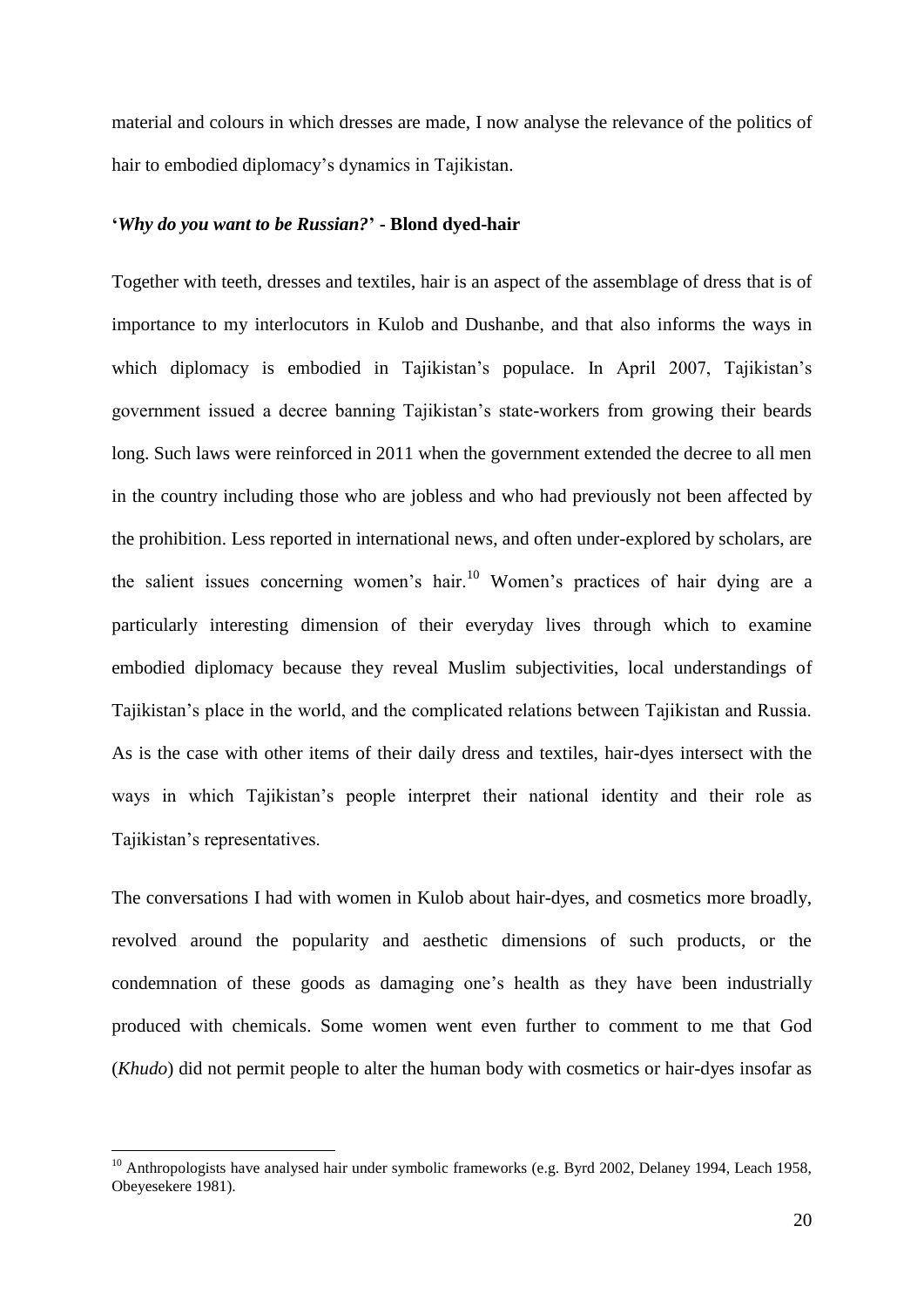the body (*jism*) was granted to them by God in a 'clean' (*toza*) and pure (*pokiz*) state.<sup>11</sup> Generally, however, most women agreed that the black-dye called *usma,* commonly used to dye hair or to shape a monobrow, was a permissible cosmetic because it was extracted from a plant (*alaf*) that, according to my interlocutors, 'only grows in Tajik soil'.<sup>12</sup> Therefore, *usma* was considered 'natural' (*tabií*), and the black colour it produced was evaluated as being embedded in notions authenticity.

Not only the 'natural' or 'artificial' qualities of the products used as hair-dyes mattered, but the exact nature of the colour they produced was also a topic of discussion. Synthetic blond tints, especially applied to women's hair, had a particularly negative connotation. For example, a friend of mine, Sumiya, was 18 years old in 2010 when I lived near her house in Kulob city. Sumiya and Maniya, her best friend from university, dyed their hair blond, and this was very noticeable because they used to wear *namol –* the headscarf that only covered their head partially. Although Maniya had encountered her parent's criticism and scorn, she was allowed to keep her dyed hair blond. However, Sumiya had to confront her elder brothers' accusations of immorality. She told me that her brothers had called her a 'Russian prostitute' (Rus. *Russkaya postitutka*). Both Sumiya and Maniya also received reprimands by one of their teachers at university, and also by a state-official who saw them in the local library. 'Why do you want to be Russian?', Sumiya reported to me as these people asking them.

The offensive representation of Sumiya and Maniya as 'Russian prostitutes' relates to a new re-interpretation in Tajikistan of Soviet rule as having been a continuation of Russian colonialism – a line of analysis that I heard frequently among youth in Kulob. Furthermore,

1

 $11$  The permissibility or otherwise of dyeing or cutting hair has been a source of controversy for Islamic scholars. See: Juynboll (1986).

<sup>&</sup>lt;sup>12</sup> *Usma* is a herbal dve obtained from the indigo plant [Lat. *Indigofera tinctoria*], and it is associated with beauty in many parts of the Persian world. See: Soudavar Farmanfarmaian (2000).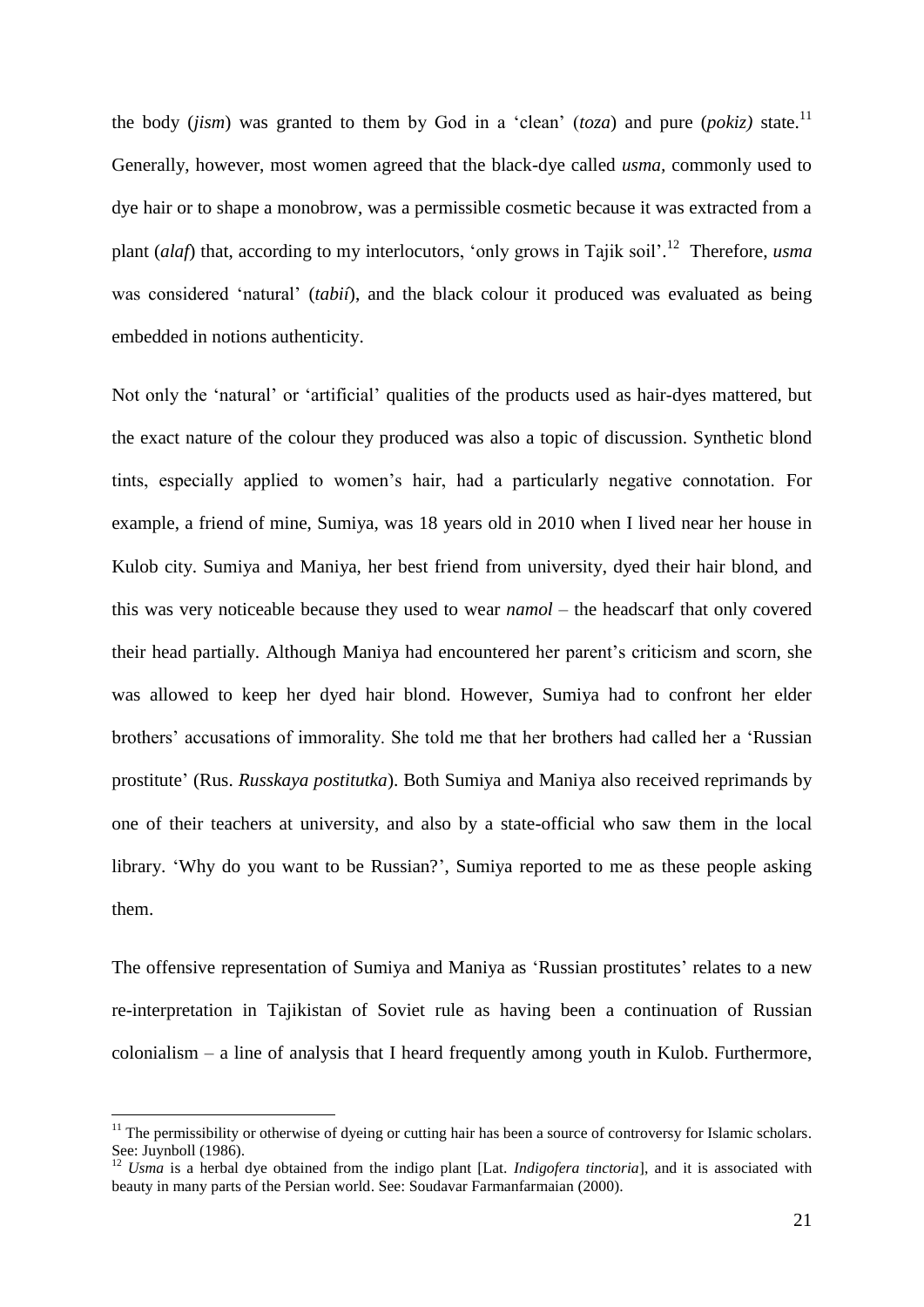two Tajik male informants, themselves seasonal workers in Moscow, explained to me that speaking in such a way to women might be a way in which young men aired their frustrations about the racist insults and aggression that some Tajik workers face in Russia. At the same time, not all people in Kulob regarded Russians as 'colonisers': elderly men who lived during the Soviet period frequently refer to such Russians as 'ours' (Rus. *nashi*) and highlight the positive role that Russian troops play still in the region, by assisting the Tajik army in patrolling the border with Afghanistan.

The criticism uttered by people in Kulob city concerning blond-hair dyes is certainly also related to the presence of Russian military personnel, often accompanied by their families, in the permanent base located at in the city that, together with the Russian military headquarters in Dushanbe and Qurghon-Teppa, are the base of between 5000 and 7000 troops of the Russian Federation (numbers from Kunchins et.al 2015). These military personnel and their families are frequently seen buying food-stuff in Kulob local markets. However, there have been several reports of quarrels between Kulob residents and such Russian men and women in the city, and therefore, Kulob residents are encouraged not to approach the Russian troops even if these are off duty in the city. In contrast to the everyday sociality that characterises relations with the few ethnic Russians who were born or have grown up in Kulob, and who continue to live in the city, an incident involving the Russians from the 'base' can provoke a diplomatic conflict between Tajikistan and Russia thereby tantalising Tajikistan's diplomatic relations with its principal partner. Both Kulob residents and Tajiks working in Russia recognise the importance of the diplomatic relations between Tajikistan and the Russian Federation, and therefore, their responsibility as representatives of Tajikistan, and mediators of the everyday tense sociality between Kulobi locals and the military Russian personnel. One of my Kulobi friends whom I met near Moscow in 2014 told me 'if there is a warfare between Tajikistan and Russia, we all will be kick out (Rus. *vygnat'*) from here'. Indeed, of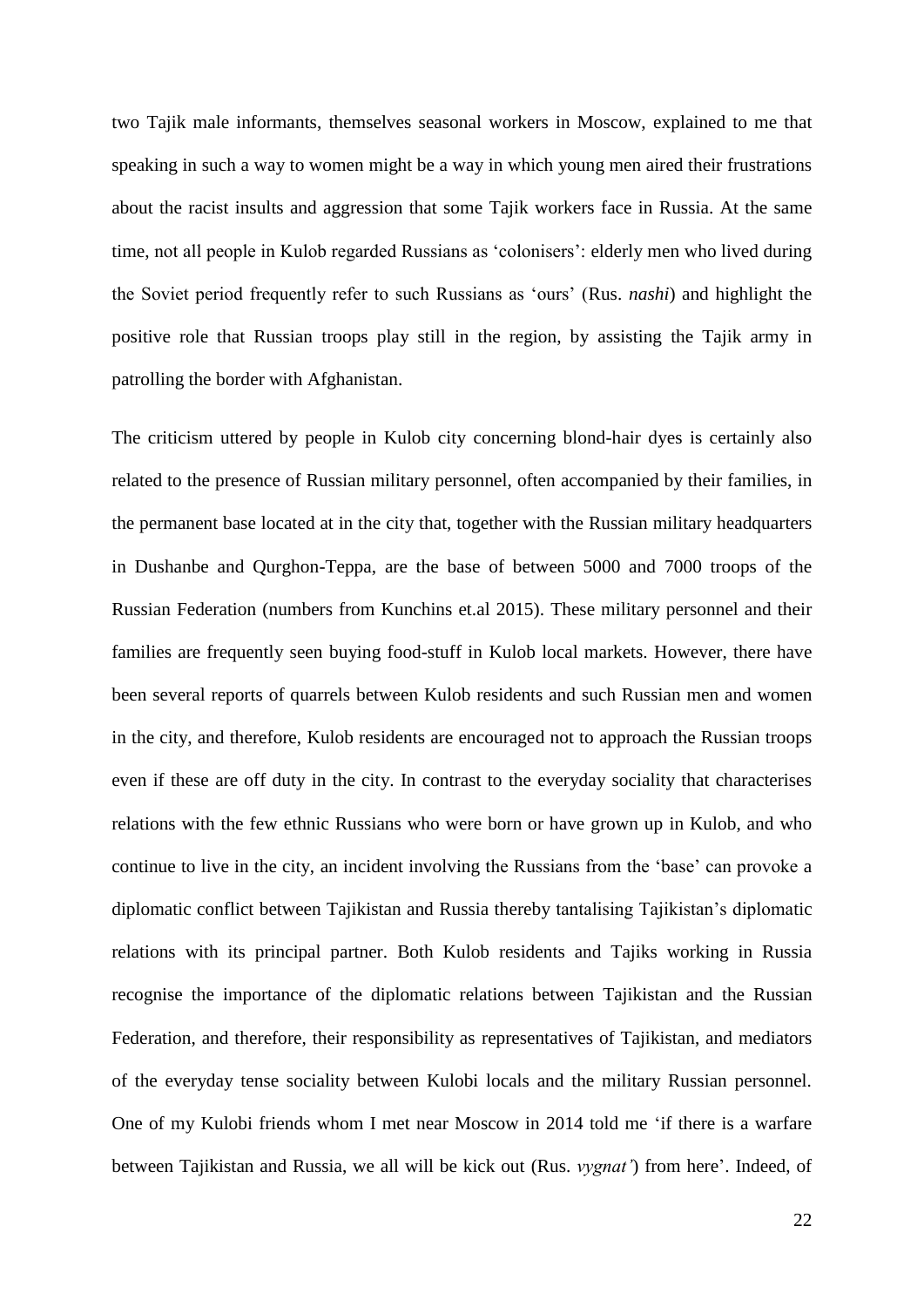the 7 million inhabitants of Tajikistan, about 1 million work in Russia, and their remittances constitute between 40 to 50% of Tajikistan's GDP.

After being harassed by relatives and people in the street with accusations of attempting 'to look Russian', Sumiya was requested by her father to turn her hair back to its original black colour. Unwilling to do this, Sumiya creatively mediated a position between family expectations of respectability, national laws about dress, local tensions resulting from the presence of Russian troops in her home town, and the transnational flows of aesthetics and fashion: she boiled large quantities of *usma* and washed her hair with the blackened water. Unsurprisingly, this method was ineffective at changing her hair colour dark, but at least, Sumiya told me, her father and brothers stopped bothering her. 'We do not want to appear Russian' Sumiya told me, 'We wanted our hair blond simply because we find blond hair beautiful and trendy'. Sumiya and Maniya told me that they dyed their hair blond on the same day because by looking similar they wanted to emphasise their friendship (*dusti*) with one another. Indeed , friendship, care, and empathy for one another was often shown by women in Kulob by tailoring and wearing one's national dress in the same textile-pattern and colour as one's most beloved friend or relative - as Maniya and Sumiya also did at times. Hence, if Sumiya and Maniya were scolded for their 'immorality' or their 'Russian-like' appearance with their dyed blond-hair, the girls decided to pass through such criticism and problems together –as true friends must do. In such a case, their uniformity highlighted affection to one another rather than alliance with Russia. In Sumiya's and Maniya's case, however, the affection for one another entered in competition with the loyalty that they were expected to demonstrate towards their nation (*vatan*) because by 'looking Russian' they challenged the expected principles of Tajikistan's brand-image.

# **Conclusion**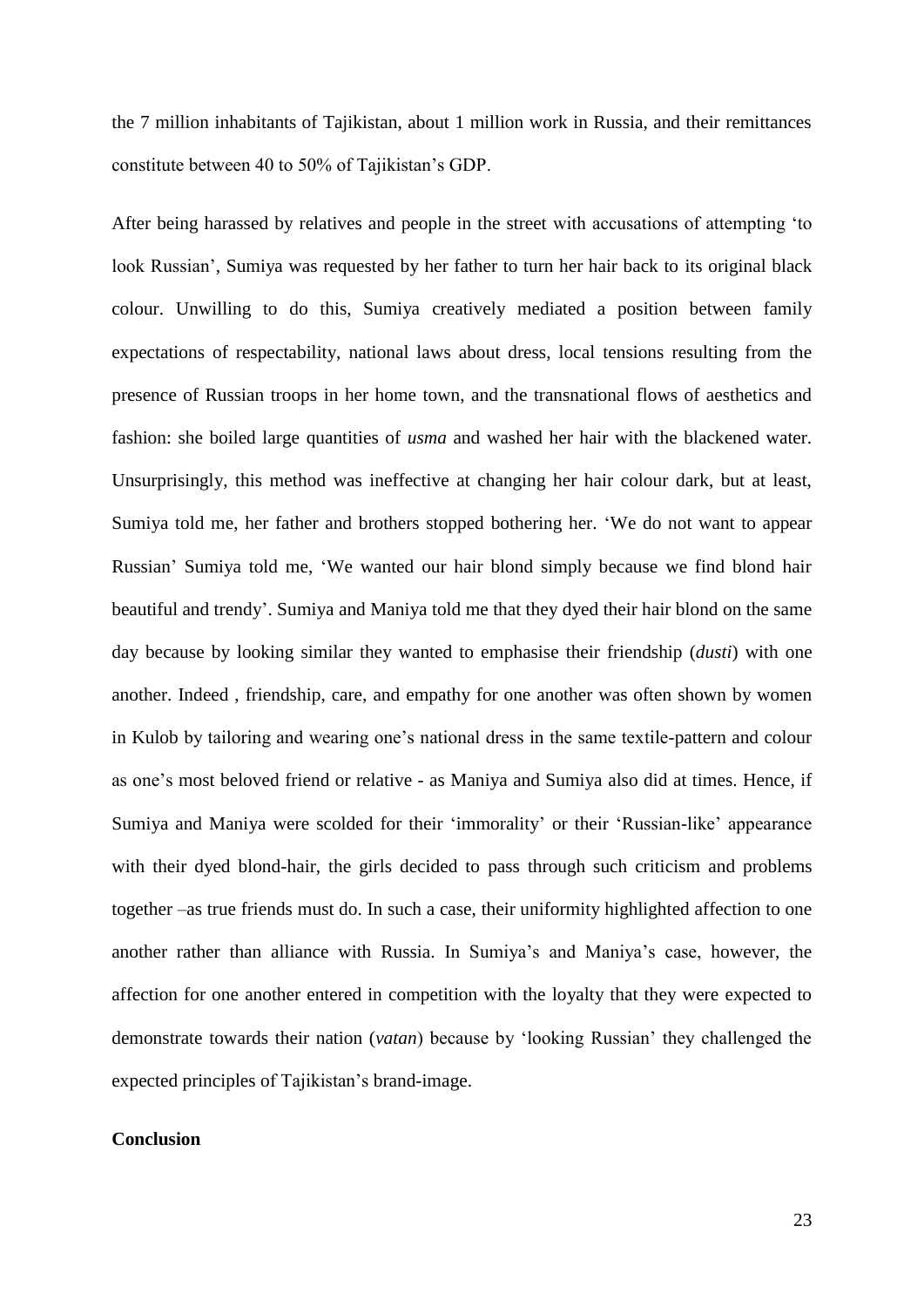In 2011, Tajikistan's state officials passed a decree that makes it obligatory for Tajik pilgrims to wear a blue-sky uniform during their *Hajj* to Mecca and Medina. This uniform, they argued, helps Tajiks to recognise each other among the millions of pilgrims and thus to avoid going astray. Not only the blue-sky color of this outfit is noticeable, but the Tajik national flag is also embroidered on every item of the clothing - including the veil with which women cover their heads. According to Laylo, a Tajik female *hojji* in her late 40s whom I interviewed in 2015, this uniform contravenes the white *ihram* clothing that is worn by most Muslims during their pilgrimage. *Hojjia* Laylo, however, agreed that during her pilgrimage in 2013, the blue uniform facilitated Tajik pilgrims to be recognised and thus to be helped when they got lost in the crowd. Not knowing the Arabic language, Hojjia Laylo reported to me, most Tajik pilgrims sought conviviality with their Iranian and Afghan Muslim fellows who also speak Persian languages, and some of whom, she said, run the hotels, coaches and market-stalls to which Tajik pilgrims prefer to go during Hajj. On the one hand, Hojjia Laylo said, the uniform with the Tajik national flag put pressure on the pilgrims to behave themselves appropriately as they were not only becoming *hojjis* but also representatives of a 'great nation' among other 'Tajik people' –such as Dari-speaking Afghans and Farsispeaking Iranians. On the other hand, she concluded, many Tajik pilgrims including herself did not comply with the order to wear the uniform some days after their arrival to Saudi Arabia: it was embarrassing (*sharm doshtan*) not to don the white *ihram* clothes, and a disappointment not to buy new outfits in the local markets. This example, and the others examined in this article show how the compulsory incarnation of the Tajik nation prescribed by specific dress-codes does no happen without being questioned and altered by the same people who it turns into diplomatic representatives of Tajikistan. In questioning and altering Tajikistan's brand-image, people craft for themselves diplomatic worlds that draw upon their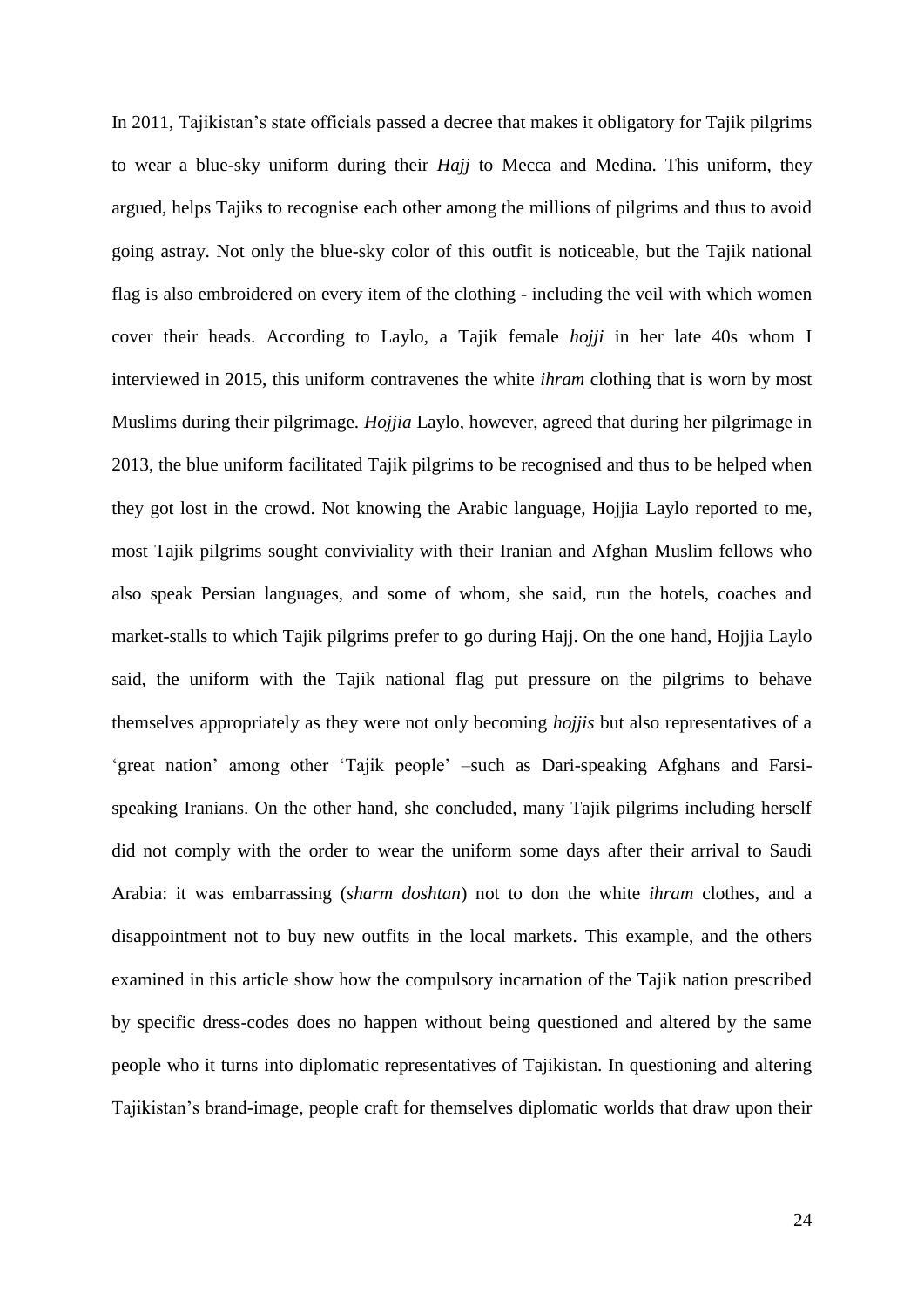knowledge about the lives of their fellow Muslims elsewhere, and their own imaginaries of Tajikistan's place in the world.

Through an examination of dress and Tajikistan nationalist discourses, this article has sought to stimulate a growing recognition of the alternatives sites of diplomacy that play an active and dynamic role in mediating political relations between diverse nation-states, the brandimages of nations and the communities with which they intersect. My case-studies contribute to the increasing, yet distinct, bodies of literature that have explored dress and diplomacy as forms of assemblages. Assemblages, I argued, allow an examination of diverse items of dress in relationship to specific elements of Tajikistan's foreign policy and bilateral relations that reveal processes of embodied diplomacy. Embodied diplomacy, I suggested, conveys the multi-layered processes through which Tajikistan's residents incarnate Tajikistan's brandimage, and are turned into diplomats during the course of everyday sociality. The ethnography presented in the article has sought to show how the diplomatic principles of the Tajik nation-state are visible in people's everyday forms of *assembling* together the diverse items that *connect* and therefore shape their gendered and aging (senescent) bodies, their ever-changing aesthetics concerning dress-styles as well as people's fluctuating understandings of what it is to be Tajik and Muslim.

Through the exploration of the politics of dress in Tajikistan, I have also demonstrated the ways in which such assemblages are a showground of diplomatic affairs. I have suggested that embodied diplomacy involves the processes through which Tajikistan's people negotiate the compulsory dress-codes and navigate the social pressures about public gendered-images in relationship to local notions of honour, morality, loyalty and respectability. Despite existing dress-codes, Tajikistan residents are able to incorporate innovation, fashion and 'foreign' elements in their national dress. The incorporation of so-called foreign items to people's apparels trigger the moments or situations in which the assemblages of bodies and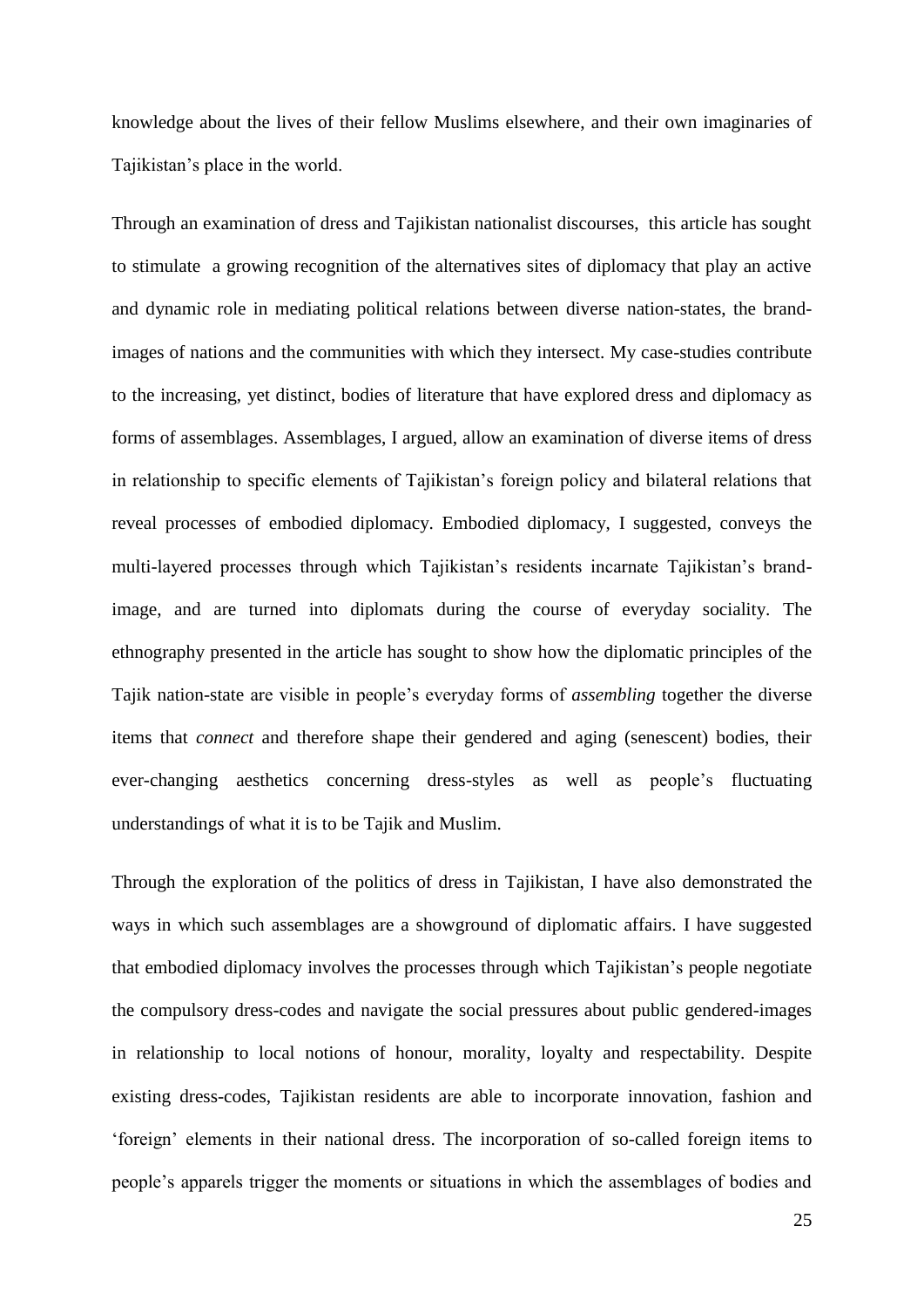dress most clearly emerge as diplomatic sites. Such everyday situations, often arising in the realms of family life, reveal Tajikistan residents as diplomats insofar as they reflect on their roles as the country's representatives at the same time as they deploy their skills of communication, persuasion, and mediation to negotiate between compulsory dress-codes, incoming fashion trends, family expectations and personal aesthetics. In so doing, they shape diverse subjectivities informed by local notions of honour and loyalty towards Tajikistan, and complex understandings of being Muslim that are important within Tajikistan, the Central Asian region and beyond.

# **Acknowledgments**

I thank Trevor Marchand who provided significant comments on earlier versions of this work. I also thank Magnus Marsden, David Henig and two anonymous reviewers who provided valuable suggestions on this article.

#### **Funding**

The fieldwork for this work has been supported by the Consejo Nacional de Ciencia y Tecnología (CONACYT-México) under the PhD scholarship 209417; the University of London Central Research Fund (2009-2010); the Camel Trust Small Grant for Anthropological Research (2015). This work has also received funding from the European Research Council (ERC) under the European Union's Horizon 2020 research and innovation programme 669 132 – TRODITIES, 'Yiwu Trust, Global Traders and Commodities in a Chinese International City'.

### **References**

Allman, J. 2004. (ed.) *Fashioning Africa. Power and the politics of dress.* Bloomington and Indianapolis: Indiana University Press.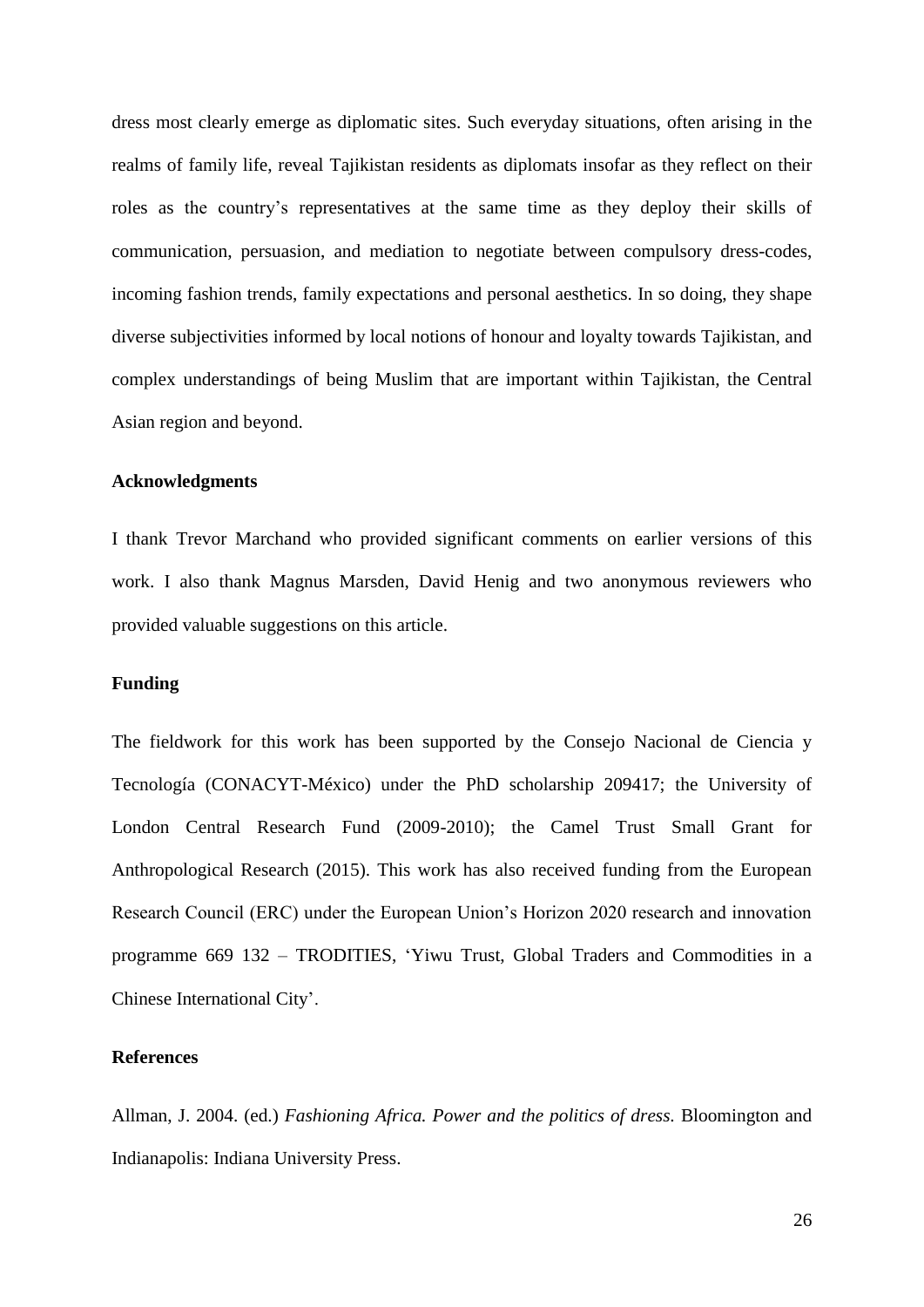Anholt, S. 2007. Competitive Identity: The New Brand Management for Nations, Cities and Regions. New York: Palgrave Macmillan.

Aronczyk, M. 2013. *Branding the Nation: The Global Business of National Identity.* New York: Oxford University Press.

Baker, P. L. 2000. Politics of Dress: the Dress Reform Laws of 1920/30s Iran. In: *Imagined masculinities. Male identity and culture in the modern Middle East* (eds.) M. Ghoussoub & E. Sinclair-Webb, 178-192. London: Saqi.

Bledsoe, C. 2002. *Contingent lives: fertility, time and aging in West Africa.* Chicago: Chicago University Press.

Botoeva A., and R. Spector. 2013. Sewing to satisfaction: craft-based entrepreneurs in contemporary Kyrgyzstan, *Central Asian Survey*, 32, no. 4: 487–500.

Byrd, A. 2002. *Hair story: untangling the roots of black hair in America*. New York: St. Martin's Griffin Press.

Chatterjee, P. 1993. *The nation and its fragments: colonial and postcolonial histories.* Princeton, N.J.: Princeton University Press.

Collier, S., and A. Ong. 2003. Oikos/anthropos: rationality, technology, infrastructure. *Current Anthropology* 44, no. 3, 421-426.

Darby, P. 2016. Introduction. In *From International Relations to Relations International. Potscolonial Essays* (ed.) P. Darby, 1-9, London; New York: Routledge.

Delaney, C. 1994. Untangling the meanings of hair in Turkish society. *Anthropological Quarterly* **67:4,** 159-172.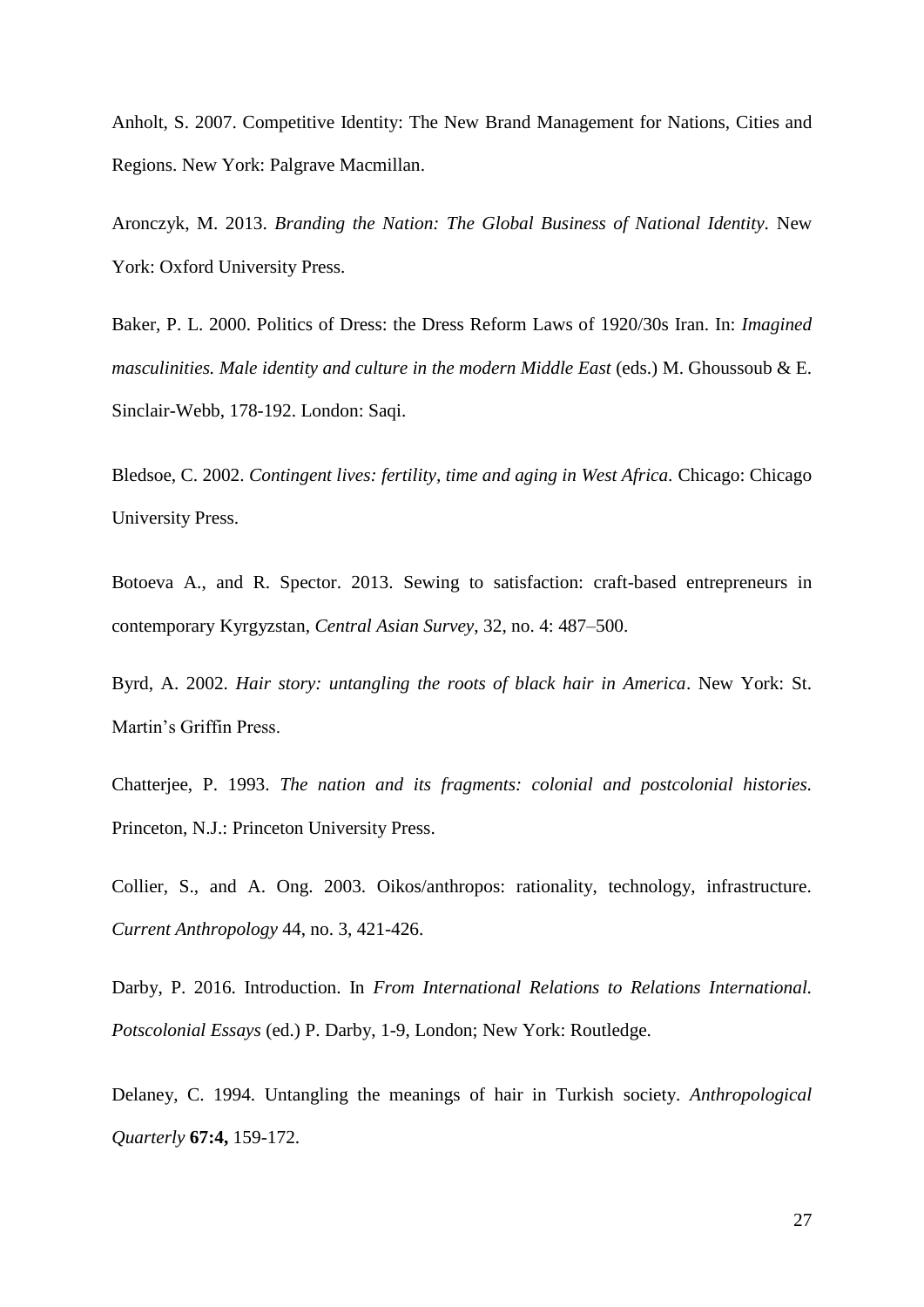Dittmer, J. 2015a. Theorizing a More-than-Human Diplomacy: Assembling the British Foreign Office, 1839-1874, *The Hague Journal of Diplomacy* 11, no 1: 78-104.

Dittmer, J. 2015b. UKUSA Intelligence Cooperation and Geopolitical Assemblages, *Annals of the Association of American Geographers* 105, no. 3:604-619, DOI: 10.1080/00045608.2015.1015098

Dodkhudoeva, L., R. Mukimov, and K. Hugues. 2013. Tajik Art: A Century of New Traditions. In *The Shaping of Persian Art. Collections and Interpretations of the Art of Islamic Iran and Central Asia* (eds.) Y. Kadoi, and I. Szàntò, 276-297. Newcastle: Cambridge Scholars Publishing.

Haraway, D. 1991. *Simians, cyborgs and women: the reinvention of nature*. London: Free Association.

Heath, D. 1992. Fashion, anti-fashion, and heteroglossia in urban Senegal. *American Ethnologist* 19, no 1: 19-33.

Heathershaw, J. 2009. *Post-conflict Tajikistan*. London: Routledge.

Heathershaw, J., and D. W Mongomery. 2014. *The Myth of Post-Soviet Muslim Radicalization in the Central Asian Republics – Research paper*, Chatham House: The Royal Institute of International Affairs.

Hirsch, F. 2005. *Empire of nations: ethnographic knowledge and the making of the Soviet Union.* Ithaca;London: Cornell University Press.

Iloliev, A. 2008. *The Ismaili-Sufi sage of Pamir: Mubarak-i Wakhani and the esoteric tradition of the Pamiri Muslims*. New York: Cambria Press.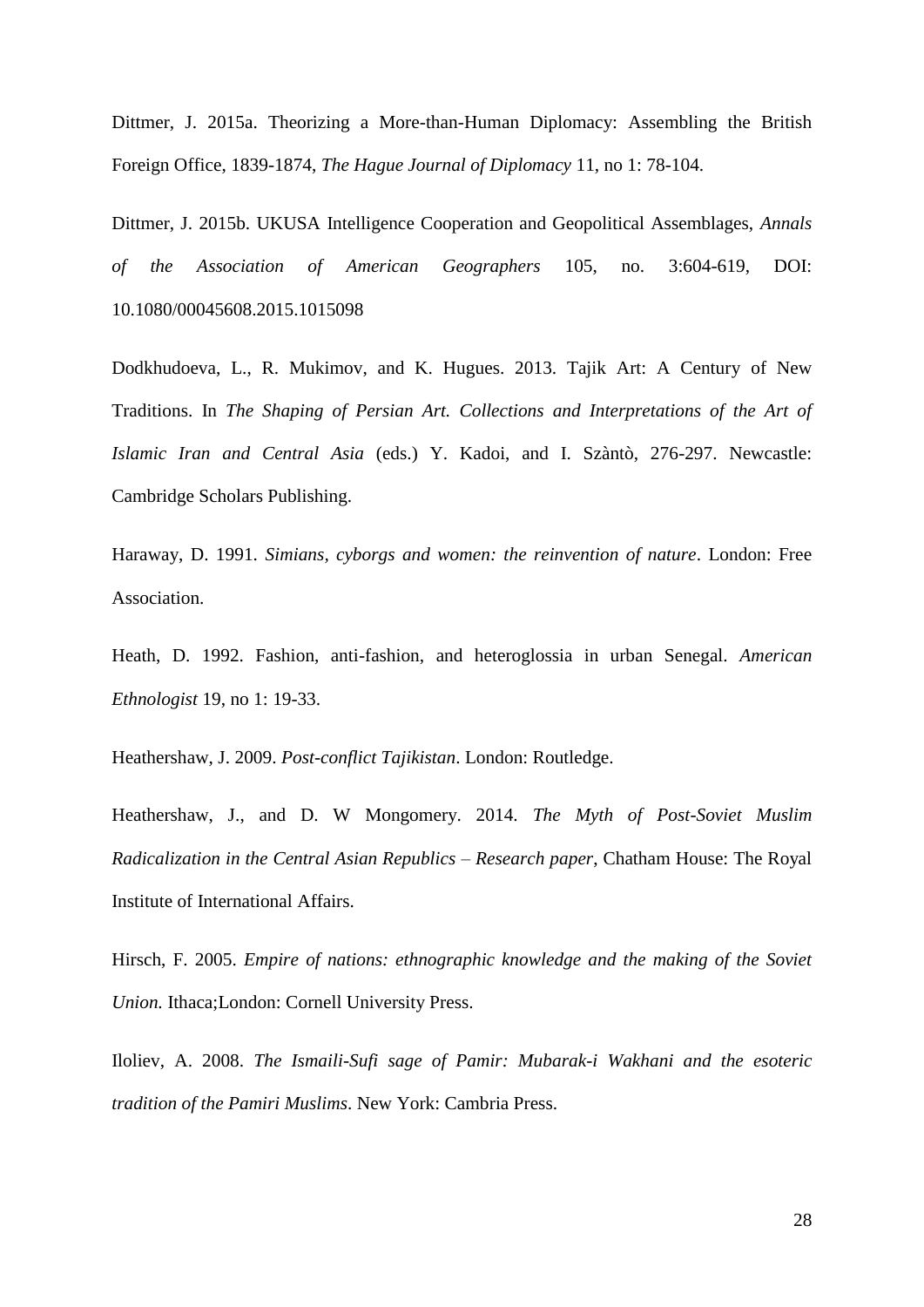Jonson, L. 2006. *Tajikistan in the new Central Asia: geopolitics, great power rivalry and radical Islam*. London: I. B. Tauris.

Juynboll, G. H. A. 1986. Dyeing the hair and beard in early Islam. A Hadīth-analytical study. *Arabica* **33:1,** 49-75.

Kamp, M. 2008. *The new woman in Uzbekistan: Islam, modernity, and unveiling under Communism*. Washington DC: University of Washington Press.

Kaneva, N. 2012. Nation Branding in Post-Communist Europe. Identities, Markets and Democracy. In *Branding Post-Communist Nations. Marketizing National Identities in the New Europe* (ed.) Kaneva, N., 4-22, London:New York: Routledge.

Kissinger, H. 1994. *Diplomacy.* New York; London: Simon and Schuster.

Küchler, S., and D. Miller. 2005. Introduction. In: *Clothing as material culture* (eds.) S. Küchler, and D. Miller, 1-19. Oxford; New York: Berg.

Kunchins, A. C., J. Mankoff, and O. Backes.2015.*Central Asia in a Reconnecting Eurasia. Tajikistan's Evolving Foreign Economic and Security Interests: A Report for the CSIS Russia and Eurasia Programme.* New York; London: Rowmand and Littlefield.

Leach, E. 1958. Magical hair. *Journal of the Royal Anthropological Society* **88,** 147-164.

Lemire, B. 2010. Introduction: Fashion and the Practice of History – A political Legacy. In *The Force of Fashion in Politics and Society: Global Perspectives from Early Modern to Contemporary Times* (ed.) B. Lemire, 1-20, Farnham; Burlington: Ashgate.

Lemon, E. J. 2015. Daesh and Tajikistan: The regime's (In)Secutiry Policy, *The RUSI Journal* 160, no. 5: 68-76. DOI:10.1080/03071847.2015.1102550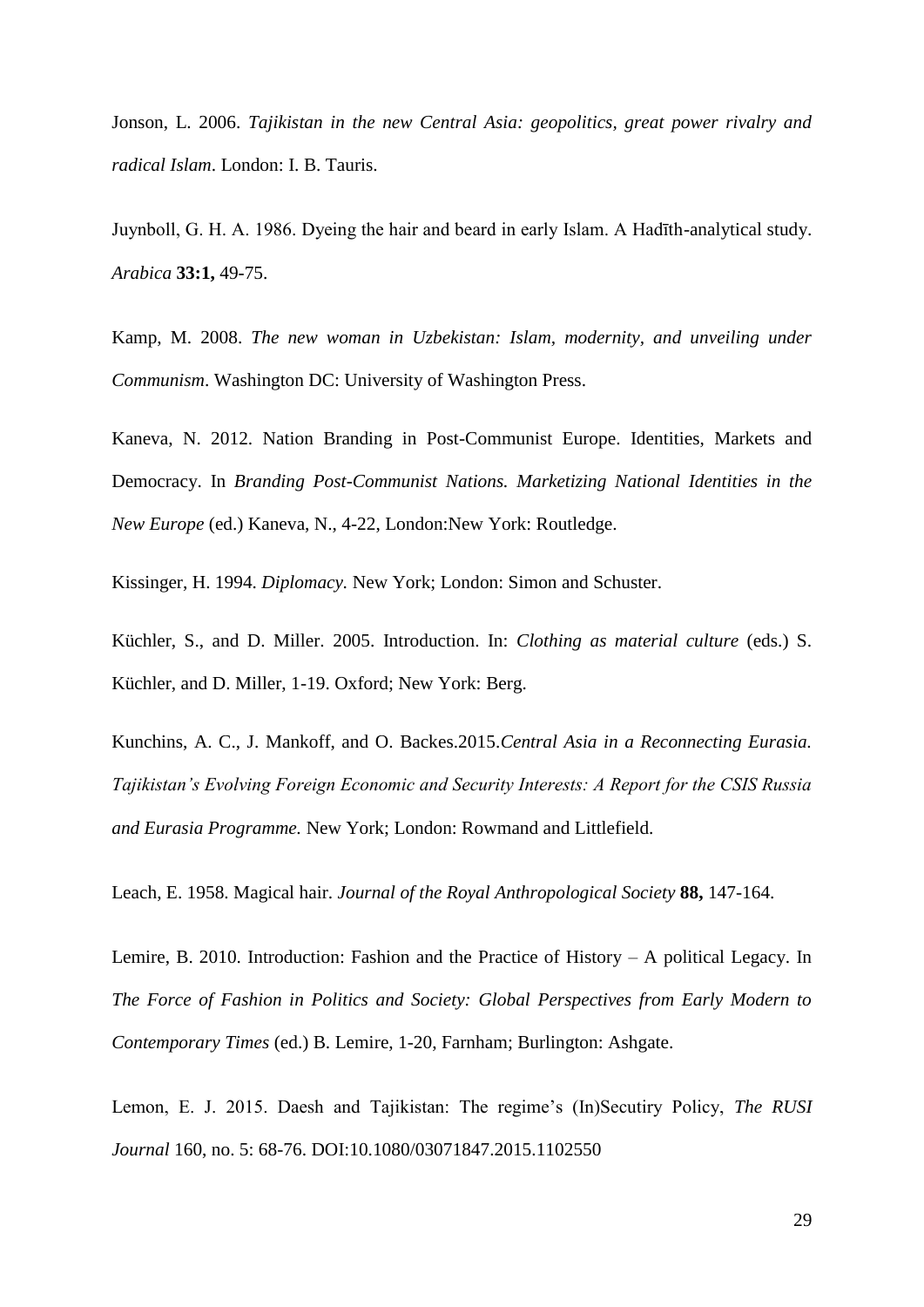Lindisfarne-Tapper, N., and B. Ingham. 1997. Approaches to the study of dress in the Middle East. In *Languages of Dress in the Middle East* (eds.) N. Lindisfarne-Tapper, and B. Ingham, 1-39. Richmond: Curzon in association with the Centre of Near and Middle Eastern Studies, SOAS.

Lock, M. 1993. Cultivating the body: Anthropology and epistemologies of bodily practice and knowledge. *Annual Review of Anthropology* **22,** 133-155.

Marsden, M. 2016. *Trading Worlds: Afghan Merchants Across Modern Frontiers.* London; New York: Hurst & Co/Oxford University Press.

McBrien, J. 2009. Mukadas's struggle: veils and modernity in Kyrgyzstan. *Journal of the Royal Anthropological Institute* **15(S1)**, S127-S144.

Meneley, A. 2007. Fashion and fundamentalisms in fin-de-siècle Yemen: Chador Barbie and Islamic Socks. *Cultural Anthropology* **22:2,** 214-243.

Miles, M. 2015. Switching to Satr: An Ethnography of the Particular in Women's Choices in Head Coverings in Tajikistan, *Central Asian Affairs* 2, no. 4: 367 – 387.

Moors, A. 2003. Islam and fashion on the streets of San'a, Yemen. *Etnofoor* 16, no. 2: 41-56.

Moors, A. 2014. Discover the beauty of modesty. Islamic fashion online. In: *Modest Fashion. Styling Bodies, Mediating Faith* (ed.) R. Lewis, 17-40.

Nakaya, S. 2009. Aid and transition from a war economy to an oligarchy in post-war Tajikistan, *Central Asian Survey* 28, no 3: 259 –273. DOI: 10.1080/02634930903421764

Nolan, J. C. 2004. Introduction. In *Power and responsibility in world affairs: reformation versus transformation* (ed.) J. C. Nolan, 1-14, Westport: Praeger.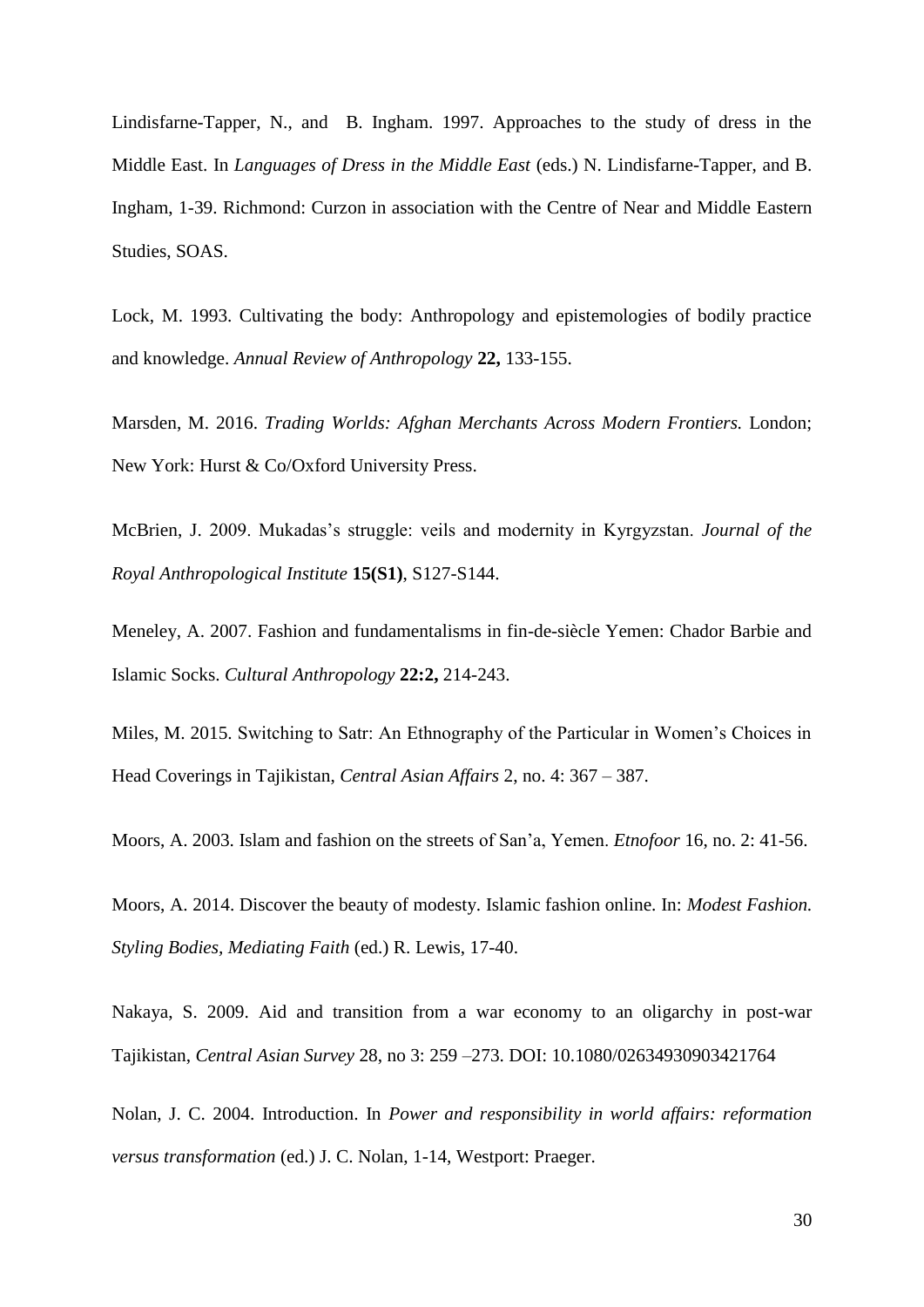Obeyesekere, G. 1981. *Medusa's hair: an essay on personal symbols and religious experience*. Chicago; London: University of Chicago Press.

Osella, C. and F. Osella. 2007. Muslim style in South India. *Fashion Theory* 11, no. 2/3: 1- 20.

Parkins, W. 2002. Introduction: (Ad)dressing citizens. In: *Fashioning the body politic. Dress, gender, citizenship* (ed.) W. Parkins*,* 1-17. Oxford: Berg.

Roach-Higgins, M. E., and J. B. Eicher. 1992. Dress and Identity. *Clothing and Textile Research Journal* 10, no. 1: 1-8. DOI: 10.1177/0887302X9201000401

Roche, S. 2014. *Domesticating Youth. Youth Bulges and their Socio-political Implications in Tajikistan.* Berghan.

Sarkorova, A. 2006. Tadzhikov poprosili polzhit zolotie zubi na pol'ku, *BBC Russian,*  22/09/2006 [http://news.bbc.co.uk/hi/russian/life/newsid\\_5370000/5370890.stm](http://news.bbc.co.uk/hi/russian/life/newsid_5370000/5370890.stm) Last Accessed: 13.07/2012

Scheper-Hughes, N. 2002. Bodies for sale – Whole or in parts. In: *Commodifying bodies*  (eds.) N. Scheper-Hughes & L. Wacquant, 1-8. London: Sage.

Soudavar Farmanfarmaian, F. 2000. 'Haft Qalam Ārāyish': Cosmetics in the Iranian world, *Iranian Studies,* **33:3/4,** 285-326.

Suyarkulova, M. 2016. Fashioning the Nation: Gender and Politics of Dress in Contemporary Kyrgyzstan, *Nationalities Papers: The Journal of Nationalism and Ethnicity,* **44: 2,** 247-265.

Swiss Cooperation Office. 2006. *Switzerland and Tajikistan: Cooperation for development.* Report No 514. Available: [https://www.eda.admin.ch/content/dam/countries/countries](https://www.eda.admin.ch/content/dam/countries/countries-content/tajikistan/en/resource_en_210607.pdf)[content/tajikistan/en/resource\\_en\\_210607.pdf](https://www.eda.admin.ch/content/dam/countries/countries-content/tajikistan/en/resource_en_210607.pdf)